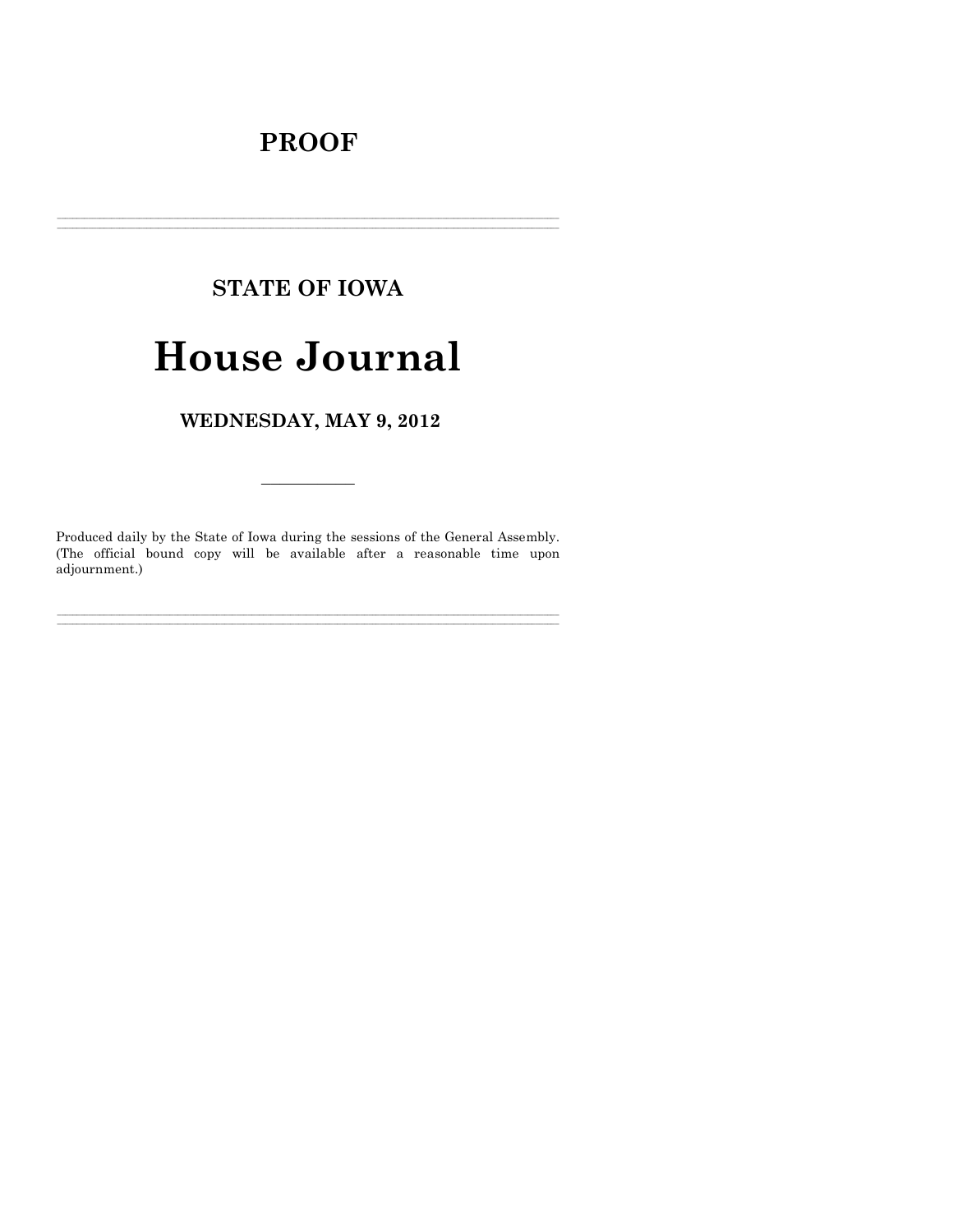# **JOURNAL OF THE HOUSE**

One Hundred Twenty-second Calendar Day - Eighty-sixth Session Day

Hall of the House of Representatives Des Moines, Iowa, Wednesday, May 9, 2012

The House met pursuant to adjournment at 9:33 a.m., Speaker Paulsen in the chair.

Prayer was offered by Representative Shaw of Pocahontas County.

# PLEDGE OF ALLEGIANCE

The Pledge of Allegiance was led by Nora McKenzie, Page from Carroll.

The Journal of Tuesday, May 8, 2012, was approved.

The House stood at ease at 9:35 a.m., until the fall of the gavel.

The House resumed session at 4:57 p.m., Speaker Paulsen in the chair.

#### MESSAGE FROM THE SENATE

The following message was received from the Senate:

Mr. Speaker: I am directed to inform your honorable body that the Senate has on May 9, 2012, adopted the Conference Committee report and passed [House File 2465,](http://coolice.legis.state.ia.us/Cool-ICE/default.asp?Category=billinfo&Service=Billbook&frame=1&GA=84&hbill=HF2465) a bill for an act relating to state and local finances by making and adjusting appropriations, providing for legal responsibilities, and providing for properly related matters, and including effective date and retroactive and other applicability provisions.

Also: That the Senate has on May 9, 2012, amended and passed the following bill in which the concurrence of the House is asked:

[House File 2466,](http://coolice.legis.state.ia.us/Cool-ICE/default.asp?Category=billinfo&Service=Billbook&frame=1&GA=84&hbill=HF2466) a bill for an act making appropriations to the commission of veterans affairs for the provision of veterans services, and including effective date provisions.

Also: That the Senate has on May 9, 2012, concurred in the House amendment and passed the following bill in which the concurrence of the Senate was asked:

[Senate File 2237,](http://coolice.legis.state.ia.us/Cool-ICE/default.asp?Category=billinfo&Service=Billbook&frame=1&GA=84&hbill=SF2237) a bill for an act relating to social and charitable gambling concerning allowable prizes at annual game nights conducted by religious organizations and concerning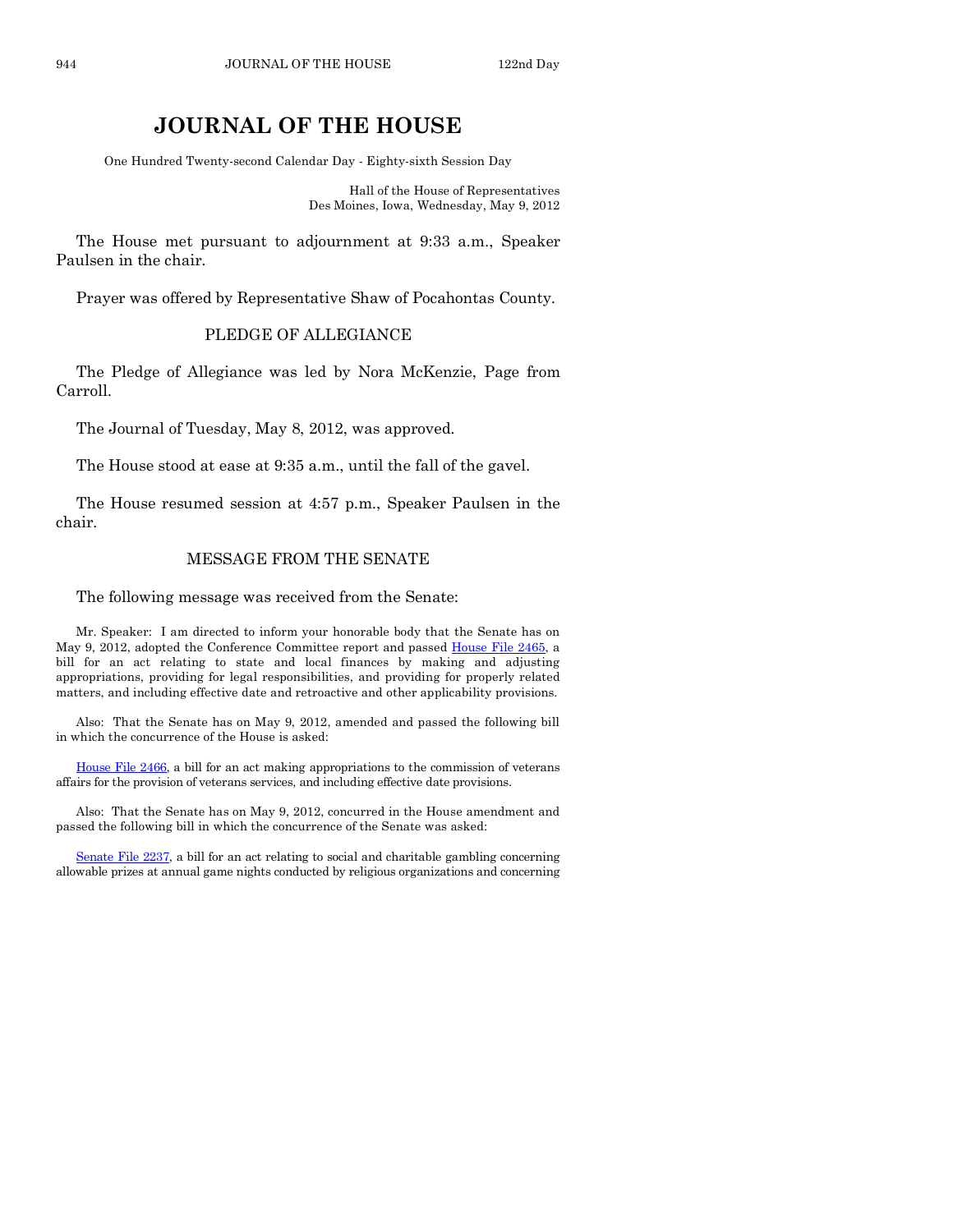the frequency of reporting and distribution of proceeds requirements for certain qualified organizations licensed to conduct social and charitable gambling.

Also: That the Senate has on May 9, 2012, adopted the Conference Committee report and passed [Senate File 2315,](http://coolice.legis.state.ia.us/Cool-ICE/default.asp?Category=billinfo&Service=Billbook&frame=1&GA=84&hbill=SF2315) a bill for an act relating to redesign of publicly funded mental health and disability services by requiring certain core services and addressing other services and providing for establishment of regions and including effective date and applicability provisions.

Also: That the Senate has on May 9, 2012, adopted the Conference Committee report and passed [Senate File 2336,](http://coolice.legis.state.ia.us/Cool-ICE/default.asp?Category=billinfo&Service=Billbook&frame=1&GA=84&hbill=SF2336) a bill for an act relating to appropriations for health and human services and including other related provisions and appropriations, making penalties applicable, and including effective, retroactive, and applicability date provisions.

MICHAEL E. MARSHALL, Secretary

### ADOPTION OF THE REPORT OF THE CONFERENCE COMMITTEE [\(Senate File 466\)](http://coolice.legis.state.ia.us/Cool-ICE/default.asp?Category=billinfo&Service=Billbook&frame=1&GA=84&hbill=SF466)

Schultz of Crawford called up for consideration the report of the conference committee on [Senate File 466,](http://coolice.legis.state.ia.us/Cool-ICE/default.asp?Category=billinfo&Service=Billbook&frame=1&GA=84&hbill=SF466) a bill for an act relating to residential contractors and providing a penalty, and moved the adoption of the conference committee report and the amendments contained therein.

The motion prevailed and the conference committee report was adopted.

Schultz of Crawford moved that the bill be read a last time now and placed upon its passage which motion prevailed and the bill was read a last time.

On the question "Shall the bill pass?" [\(S.F. 466\)](http://coolice.legis.state.ia.us/Cool-ICE/default.asp?Category=billinfo&Service=Billbook&frame=1&GA=84&hbill=SF466)

The ayes were, 72:

| Baltimore  | Berry      | Brandenburg | Cohoon  |
|------------|------------|-------------|---------|
| Cownie     | Devoe      | Dolecheck   | Drake   |
| Forristall | Fry        | Gaines      | Gaskill |
| Grassley   | Hagenow    | Hall        | Hanson  |
| Hanusa     | Heddens    | Hein        | Helland |
| Hunter     | Huseman    | Isenhart    | Jacoby  |
| Jorgensen  | Kajtazovic | Kaufmann    | Kearns  |
| Kelley     | Koester    | Kressig     | Lensing |
| Lofgren    | Lukan      | Lykam       | Mascher |
| McCarthy   | Miller, H. | Miller, L.  | Moore   |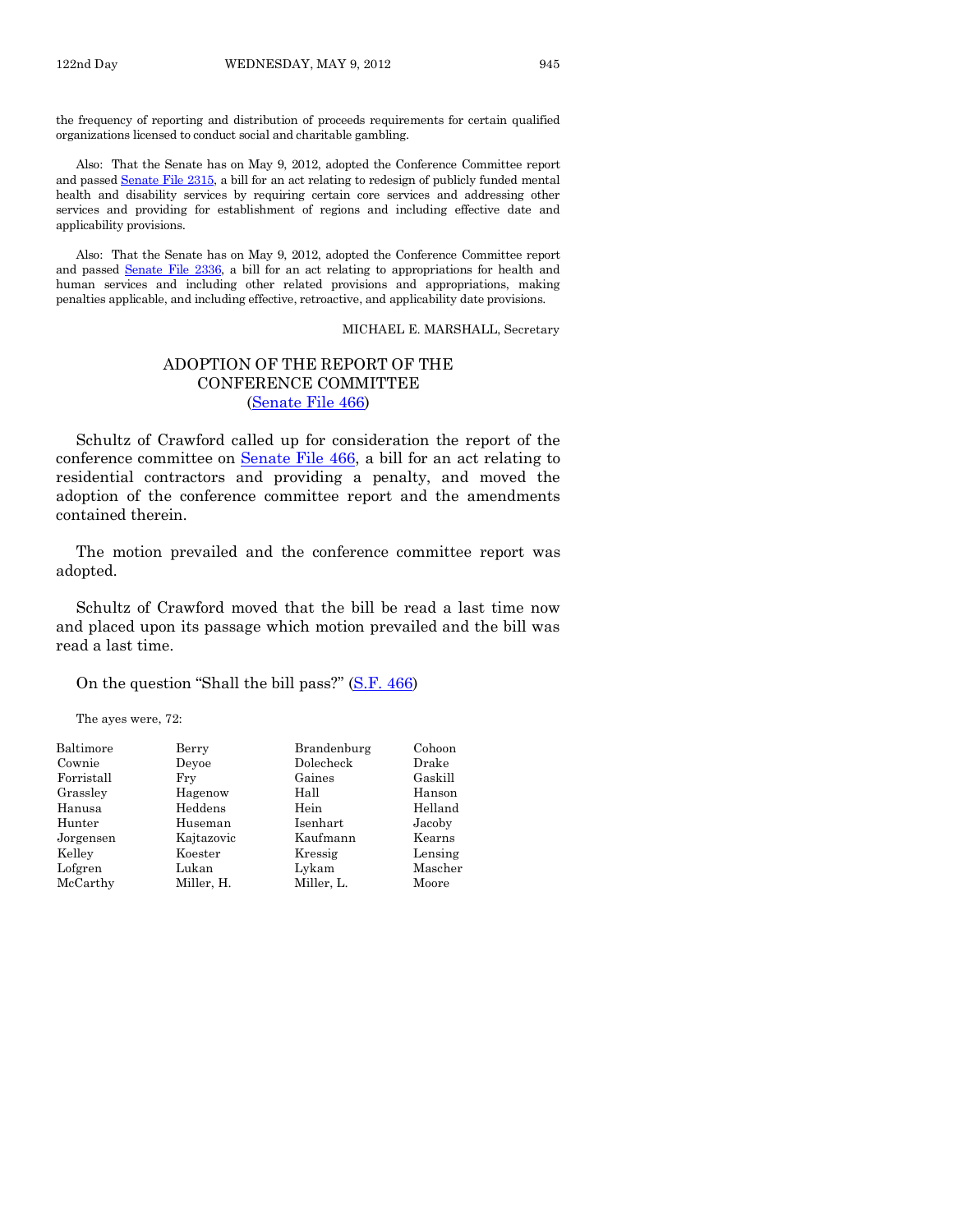| Muhlbauer                | Murphy            | Oldson        | Olson, S.              |
|--------------------------|-------------------|---------------|------------------------|
| Olson, T.                | Petersen          | Pettengill    | Rogers                 |
| Running-Marquardt        | Schulte           | Schultz       | Smith, J.              |
| Smith, M.                | Soderberg         | Steckman      | Sweeney                |
| Taylor, J.               | Taylor, T.        | Thede         | Thomas                 |
| Tiepkes                  | Upmeyer           | Vander Linden | Wagner                 |
| Wenthe                   | Wessel-Kroeschell | Willems       | Winckler               |
| Windschitl               | Wittneben         | Worthan       | Mr. Speaker<br>Paulsen |
| The nays were, 23:       |                   |               |                        |
| Abdul-Samad              | Alons             | Arnold        | Baudler                |
| <b>Byrnes</b>            | Chambers          | De Boef       | Garrett                |
| Hager                    | Heaton            | Horbach       | Klein                  |
| Massie                   | Olson, R.         | Pearson       | Quirk                  |
| Raecker                  | Rasmussen         | Rayhons       | Shaw                   |
| Van Engelenhoven         | Watts             | Wolfe         |                        |
| Absent or not voting, 5: |                   |               |                        |
| Anderson<br>Swaim        | Iverson           | Paustian      | Sands                  |

The bill having received a constitutional majority was declared to have passed the House and the title was agreed to.

#### PRESENTATION TO RETIRING MEMBERS AND LEADERS

Speaker Paulsen, Majority Leader Upmeyer and Minority Leader McCarthy invited to the well of the House, for a special recognition, members of the House who will be retiring or are a candidate for the Iowa Senate. Plaques were presented to the following:

| Richard T. Anderson, District 97 | $2005 - 2013$                   |
|----------------------------------|---------------------------------|
| Richard D. Arnold, District 72   | $1995 - 2013$                   |
| Royd E. Chambers, District 5     | $2003 - 2013$                   |
| Betty R. De Boef, District 76    | $2001 - 2013$                   |
| Lance J. Horbach, District 40    | $1999 - 2013$                   |
| Stewart Iverson, Jr. District 9  | $1990 - 1994$ and $2011 - 2013$ |
| Jeff Kaufmann, District 79       | $2005 - 2013$                   |
| Steven F. Lukan, District 32     | $2003 - 2013$                   |
| Glen H. Massie, District 74      | $2011 - 2013$                   |
| Kim Pearson, District 42         | $2011 - 2013$                   |
| Janet Petersen, District 64      | $2001 - 2013$                   |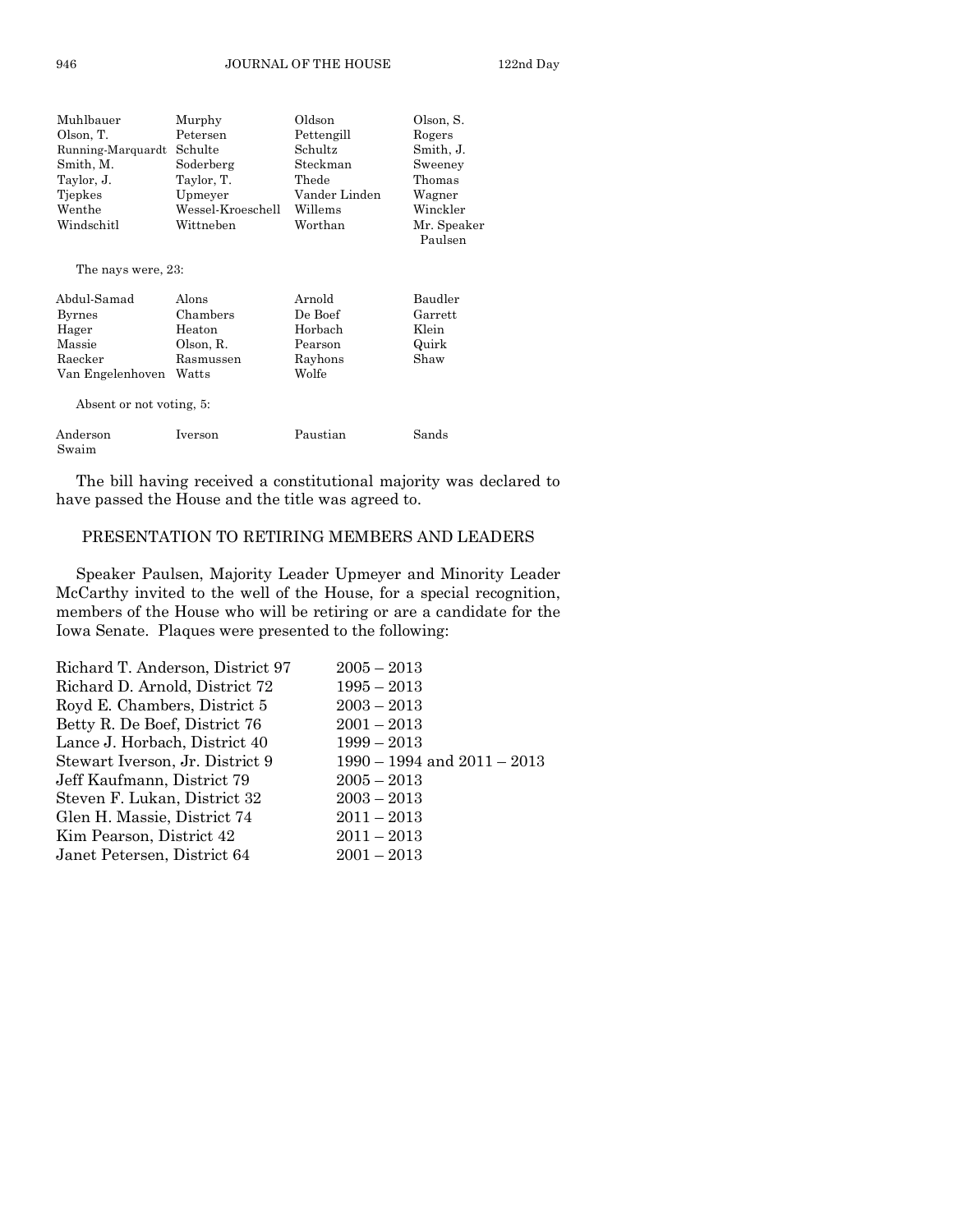| J. Scott Raecker, District 63                   | $1999 - 2013$                   |
|-------------------------------------------------|---------------------------------|
| Dan Rasmussen, District 23                      | $2003 - 2008$ and $2011 - 2013$ |
| Kurt Swaim, District 94                         | $2003 - 2013$                   |
| David A. Tjepkes, District 50                   | $2003 - 2013$                   |
| James Van Engelenhoven, District 71 1999 – 2013 |                                 |
| Andrew J. Wenthe, District 18                   | $2007 - 2013$                   |
| Nathan Willems, District 29                     | $2009 - 2013$                   |

The House rose and expressed its appreciation.

Jeff Kaufmann, on behalf of the House, presented plaques to each leader in appreciation of their service and dedication to the Iowa House of Representatives during the Eighty-fourth General Assembly.

The House rose and expressed its appreciation.

## SENATE AMENDMENT CONSIDERED

Chambers of O'Brien called up for consideration **[House File 2466,](http://coolice.legis.state.ia.us/Cool-ICE/default.asp?Category=billinfo&Service=Billbook&frame=1&GA=84&hbill=HF2466)** a bill for an act making appropriations to the commission of veterans affairs for the provision of veterans services, and including effective date provisions, amended by the Senate, and moved that the House concur in the Senate amendmen[t H–8519.](http://coolice.legis.state.ia.us/Cool-ICE/default.asp?Category=billinfo&Service=Billbook&frame=1&GA=84&hbill=H8519)

The motion prevailed and the House concurred in the Senate amendment H-8519.

Chambers of O'Brien moved that the bill, as amended by the Senate and concurred in by the House, be read a last time now and placed upon its passage which motion prevailed and the bill was read a last time.

#### On the question "Shall the bill pass?"  $(H.F. 2466)$

The ayes were, 97:

| Abdul-Samad | Alons     | Arnold      | Baltimore     |
|-------------|-----------|-------------|---------------|
| Baudler     | Berry     | Brandenburg | <b>Byrnes</b> |
| Chambers    | Cohoon    | Cownie      | De Boef       |
| Devoe       | Dolecheck | Drake       | Forristall    |
| Fry         | Gaines    | Garrett     | Gaskill       |
| Grassley    | Hagenow   | Hager       | Hall          |
| Hanson      | Hanusa    | Heaton      | Heddens       |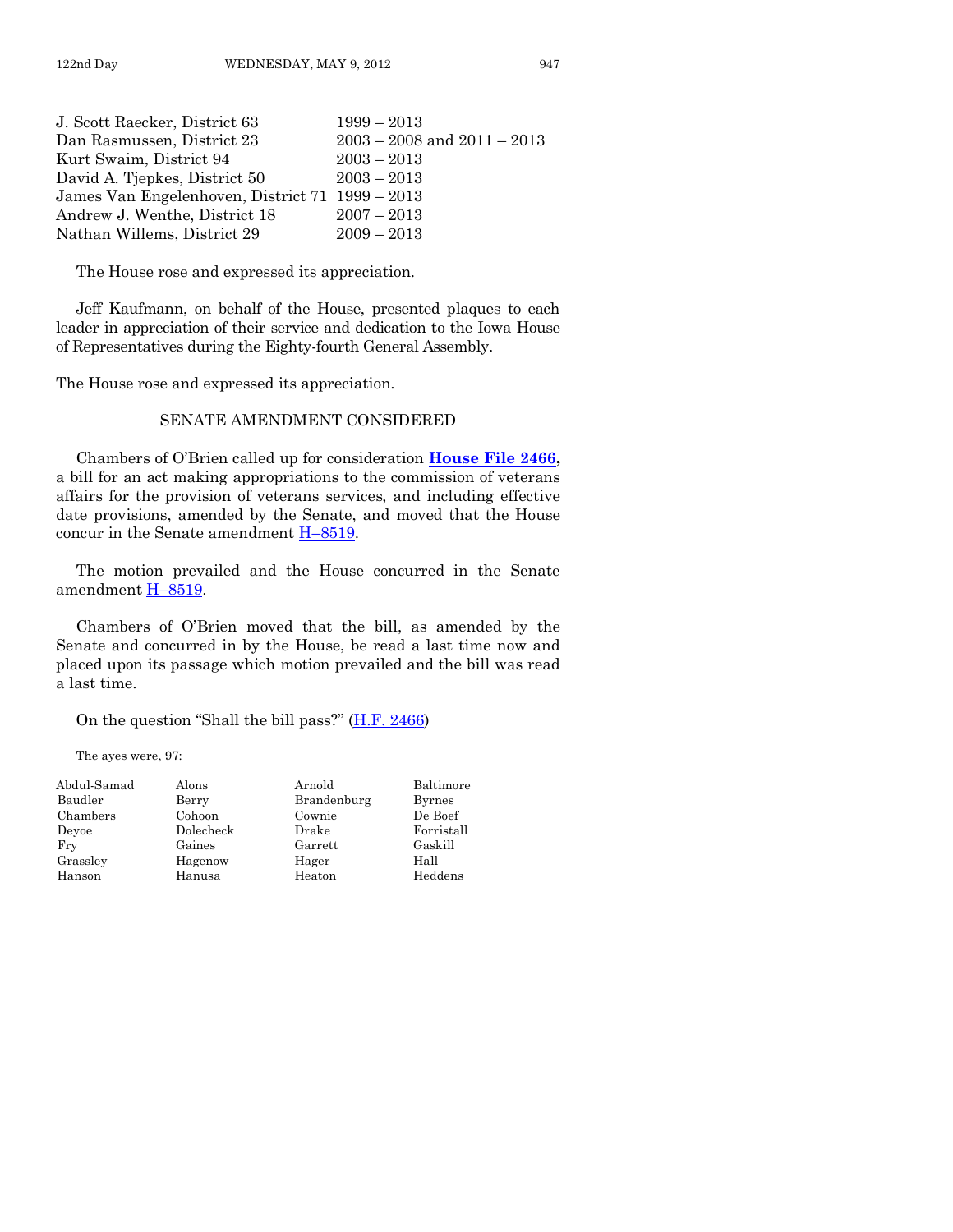| Hein              | Helland           | Horbach    | Hunter     |
|-------------------|-------------------|------------|------------|
| Huseman           | Isenhart          | Jacoby     | Jorgensen  |
| Kajtazovic        | Kaufmann          | Kearns     | Kelley     |
| Klein             | Koester           | Kressig    | Lensing    |
| Lofgren           | Lukan             | Lykam      | Mascher    |
| Massie            | McCarthy          | Miller, H. | Miller, L. |
| Moore             | Muhlbauer         | Murphy     | Oldson     |
| Olson, R.         | Olson, S.         | Olson, T.  | Paustian   |
| Pearson           | Petersen          | Pettengill | Quirk      |
| Raecker           | Rasmussen         | Rayhons    | Rogers     |
| Running-Marquardt | Sands             | Schulte    | Schultz    |
| Shaw              | Smith, J.         | Smith, M.  | Soderberg  |
| Steckman          | Sweeney           | Taylor, J. | Taylor, T. |
| Thede             | Thomas            | Tiepkes    | Upmeyer    |
| Van Engelenhoven  | Vander Linden     | Wagner     | Watts      |
| Wenthe            | Wessel-Kroeschell | Willems    | Winckler   |
| Windschitl        | Wittneben         | Wolfe      | Worthan    |
| Mr. Speaker       |                   |            |            |
| Paulsen           |                   |            |            |

The nays were, none.

Absent or not voting, 3:

Anderson Iverson Swaim

The bill having received a constitutional majority was declared to have passed the House and the title, as amended, was agreed to.

#### REMARKS BY MINORITY LEADER MCCARTHY

#### McCarthy of Polk offered the following remarks:

Thank you, Mr. Speaker and ladies and gentlemen of the House. I'll be very brief, I know everyone wants to finish up.

First, a few thanks. Thanks to everyone here for the pleasure of serving with all of you. I was struck just a few moments ago when Rep. Swaim was acknowledged for his retirement award. As a citizen lawmaker, he actually has a law practice and is in a very important court case right now. He's not here for sine die or to get his award. He was able to give, like a lot of people here, a retirement speech, some reflection both for the individual giving the speech and for all us listening on a career of public service. I think that's very, very important. But a lot of us, and this puts our work in perspective here, may never see him again. Unless he comes back and visits, when he may get a welcome back on the back of the floor, and we may acknowledge it, but many of us may never see him again or work with him again. We hope that we will.

There are other people in this chamber through the vagaries of the electorate this November who won't have an opportunity to give your retirement speech and may not be back here and we may not have the opportunity to work with you again. And that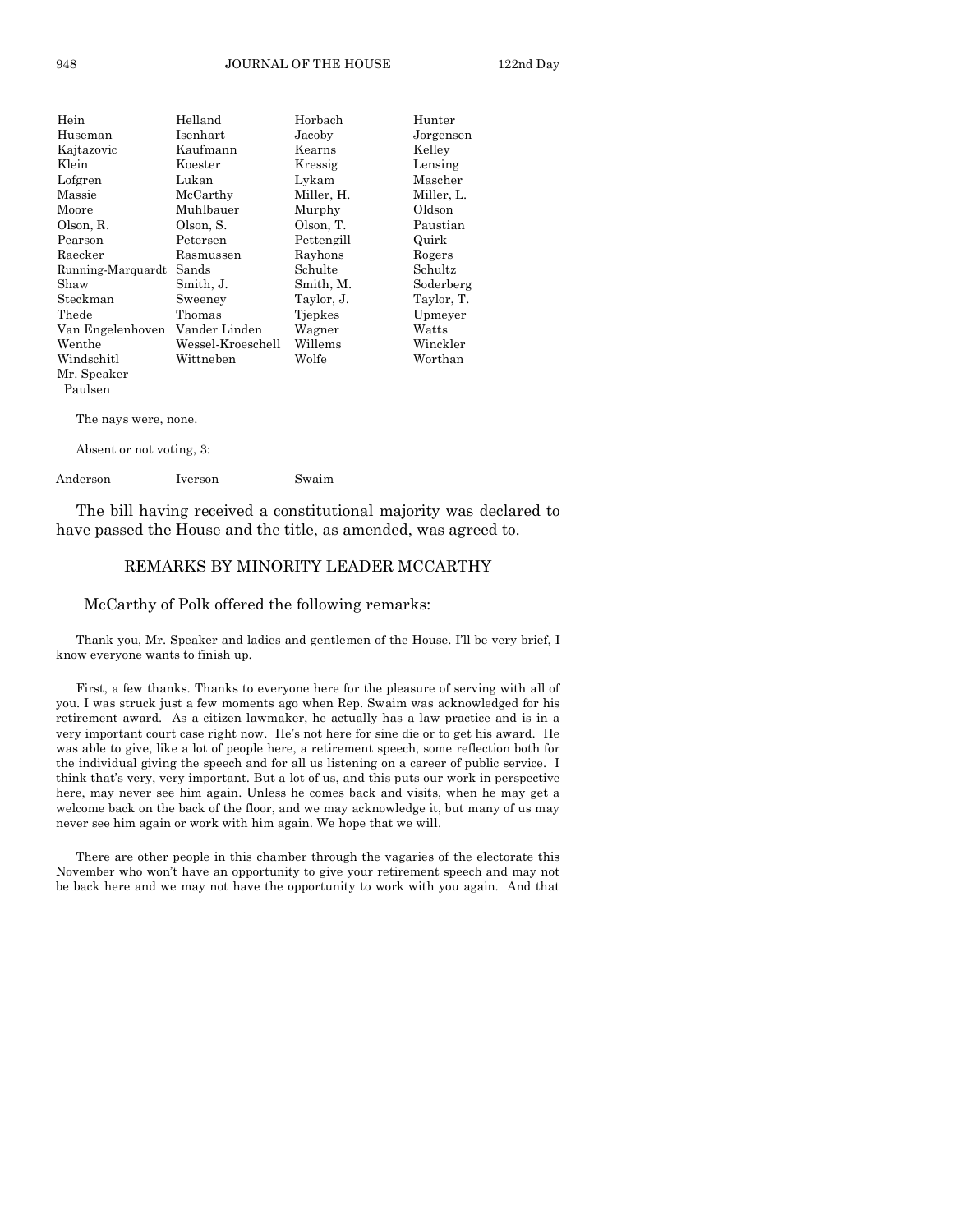gives me pause to reflect back on the tone and rhetoric that we all, unfortunately, engage in from time to time when the passions of the moment take us and we get too many partisan words in us and too much partisan energy. It's moments like we just had that are good for the institution and it's good for us to reflect on how we all want to be viewed and remembered when we are not here anymore. So I want to thank all of you.

I also want to thank the staff, Brian Meyer and Dave Schrader in my office, who have done a good job trying to herd me, which is a very difficult job in making sure I know what's going on. I want to thank the Republican staff and also Matt, Angie, Tony and others who have kept Dave and Brian informed on what's going on so our caucus is informed. I want to thank our Democratic Caucus Staff, Joe and Mary and Gilde and Zeke and Epley and Bill Freeland and Anna and Dean and Rachelle. Thanks to them for all the good work. A few years ago I thanked the Republican Caucus Staff and forgot my own. I got in trouble for that one.

The election will be just under six months from now and we are all going to hit the campaign trail. Some of us have opponents, some of us don't. Some of us will be in real tough races, some of us won't. I think the case that House Democrats will be making to the voters and the question that I hope is on the voters mind is the following: Is there too much partisanship and focus on divisive issues occurring at our Capitol in Des Moines?

What's the answer to that question, voters? If you think things are going swimmingly, you have a choice there. If you think there needs to be a change, there's a choice there. Which party, which candidate is going to come to work every day with a focus on standing up and fighting for the middle class every day and on every issue? What legislator or candidate is going to come and stand up for issues that the average ordinary Iowan without an ideological agenda cares about? A strong education system. Preservation of our public preschool system. Certain collective bargaining rights for our police officers firefighters, corrections workers, troopers. Focus on the jobs and the economy, but including access to jobs through workforce development centers. A strong health care system that protects the most vulnerable. And clean air and a clean environment.

If those are the questions percolating around voters' minds, then House Democrats are going to do ok.

If they are not, and sometimes that happens, then we're proud for all we have fought for these last two years whether it was preschool or rights for workers or access to jobs or whether we have mainstream, reasonable gun laws. That is the direction that we would take this state, a mainstream direction that invests in our future.

It was a pleasure to work with all of you. For those of you who don't come back, stop back and visit so we can have some moments that others who are retiring were able to experience.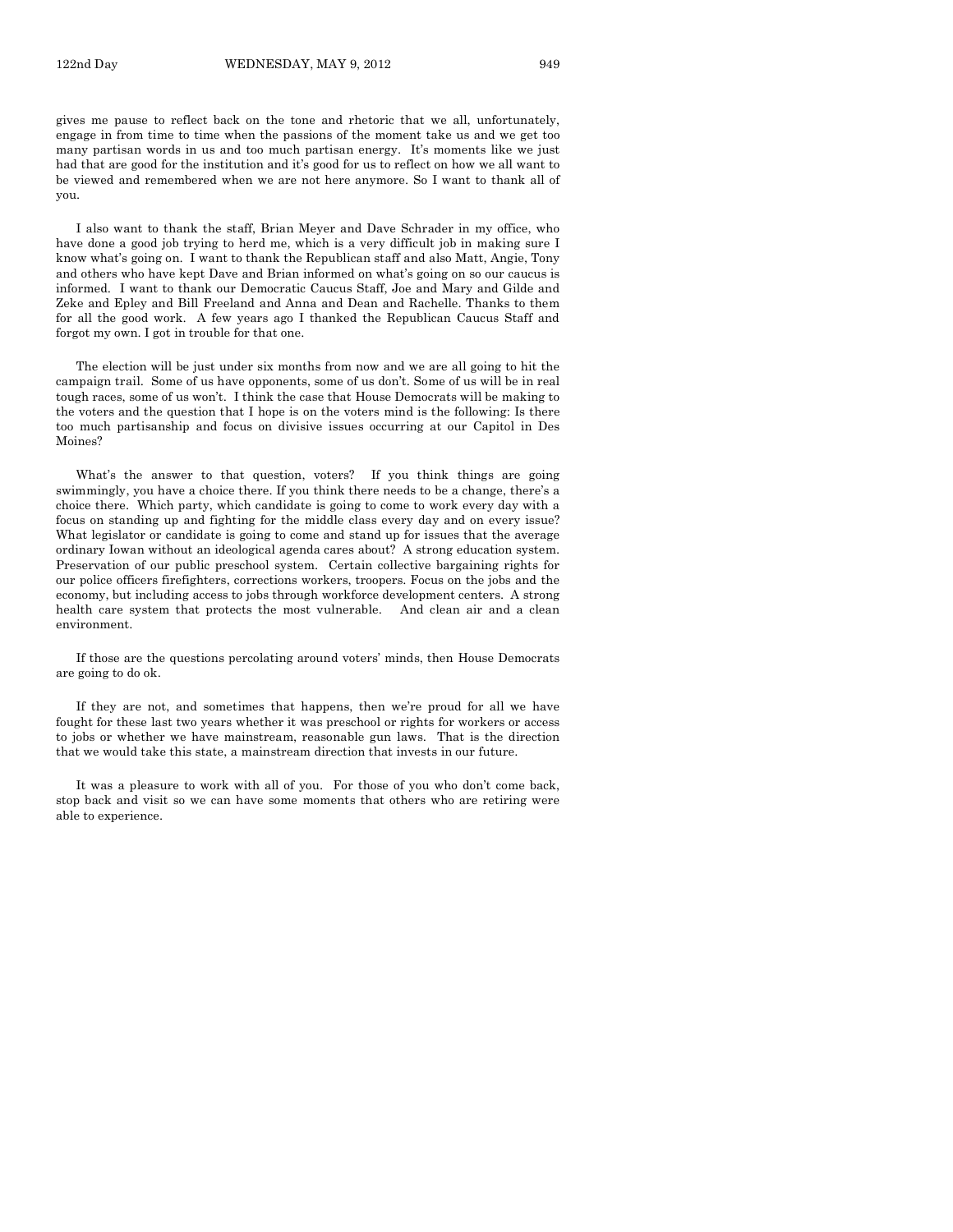# CONFERENCE COMMITTEE REPORT FILED

MR. SPEAKER: The Chief Clerk of the House respectfully reports that the conference committee report on the following bill has been received and is on file in the office of the Chief Clerk.

#### W. CHARLES SMITHSON Chief Clerk of the House

[Senate File 2315,](http://coolice.legis.state.ia.us/Cool-ICE/default.asp?Category=billinfo&Service=Billbook&frame=1&GA=84&hbill=SF2315) a bill for an act relating to redesign of publicly funded mental health and disability services by requiring certain core services and addressing other services and providing for establishment of regions and including effective date and applicability provisions.

ON THE PART OF THE HOUSE: ON THE PART OF THE SENATE:

RENEE SCHULTE, Chair JACK HATCH, Chair LINDA UPMEYER JOE BOLKCO<br>NICK WAGNER JONI ERNST NICK WAGNER

DAVID JOHNSON AMANDA RAGAN

## ADOPTION OF THE REPORT OF THE CONFERENCE COMMITTEE [\(Senate File 2315\)](http://coolice.legis.state.ia.us/Cool-ICE/default.asp?Category=billinfo&Service=Billbook&frame=1&GA=84&hbill=SF2315)

Schulte of Linn called up for consideration the report of the conference committee on [Senate File 2315,](http://coolice.legis.state.ia.us/Cool-ICE/default.asp?Category=billinfo&Service=Billbook&frame=1&GA=84&hbill=SF2315) a bill for an act relating to redesign of publicly funded mental health and disability services by requiring certain core services and addressing other services and providing for establishment of regions and including effective date and applicability provisions, and moved the adoption of the conference committee report and the amendments contained therein.

The motion prevailed and the conference committee report was adopted.

Schulte of Linn moved that the bill be read a last time now and placed upon its passage which motion prevailed and the bill was read a last time.

On the question "Shall the bill pass?" [\(S.F. 2315\)](http://coolice.legis.state.ia.us/Cool-ICE/default.asp?Category=billinfo&Service=Billbook&frame=1&GA=84&hbill=SF2315)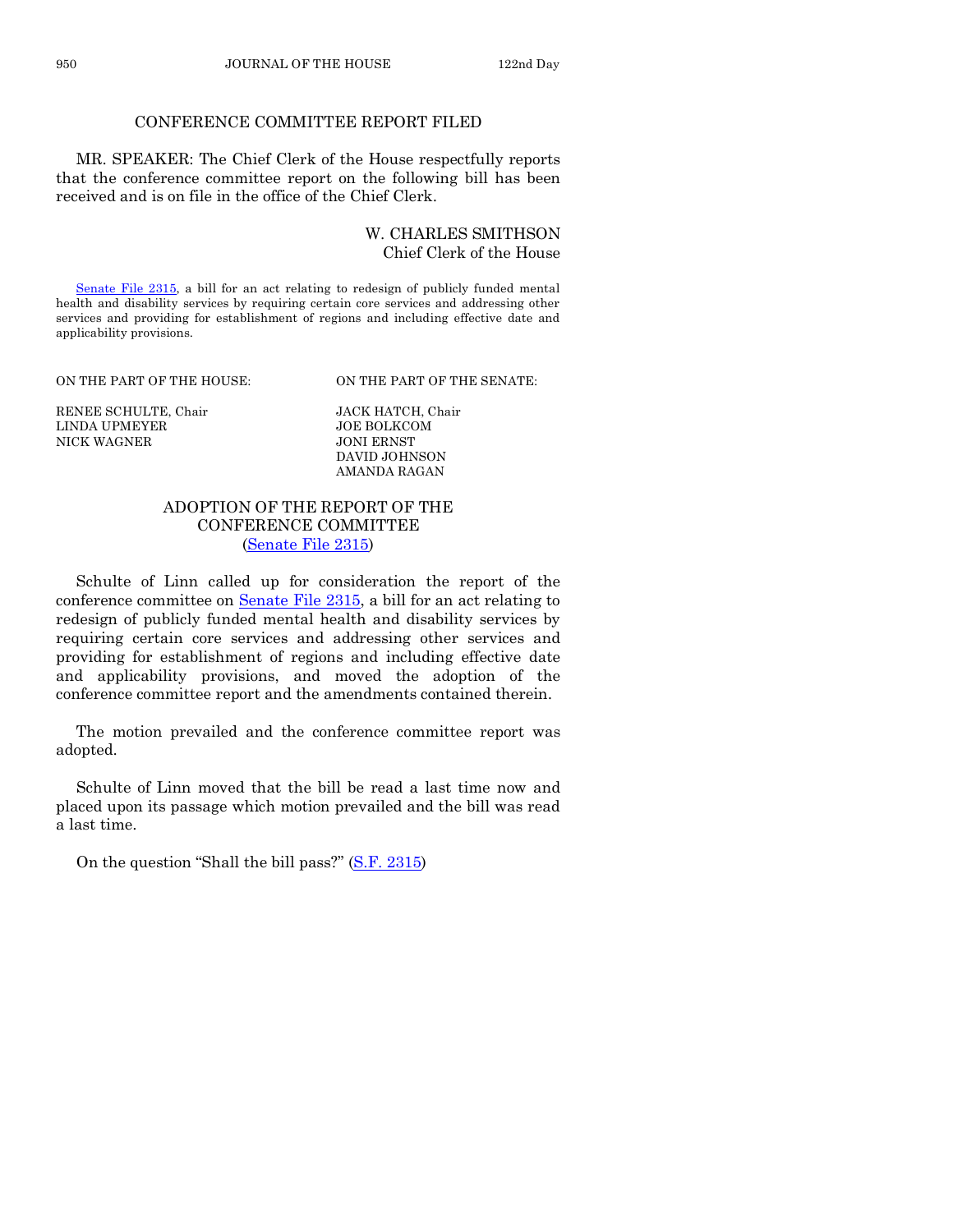#### The ayes were, 66:

| Alons       | Baltimore   | Baudler           | Berry         |
|-------------|-------------|-------------------|---------------|
| Brandenburg | Byrnes      | Chambers          | Cownie        |
| Devoe       | Dolecheck   | Drake             | Forristall    |
| Fry         | Garrett     | Grassley          | Hagenow       |
| Hager       | Hanusa      | Heaton            | Hein          |
| Helland     | Horbach     | Huseman           | Jacoby        |
| Kajtazovic  | Kaufmann    | Kelley            | Klein         |
| Koester     | Kressig     | Lensing           | Lofgren       |
| Lukan       | Lykam       | Mascher           | Massie        |
| Miller, L.  | Moore       | Olson, S.         | Paustian      |
| Pearson     | Quirk       | Raecker           | Rasmussen     |
| Rayhons     | Rogers      | Running-Marquardt | Sands         |
| Schulte     | Schultz     | Shaw              | Smith, J.     |
| Soderberg   | Sweeney     | Thede             | Thomas        |
| Tjepkes     | Upmeyer     | Van Engelenhoven  | Vander Linden |
| Wagner      | Watts       | Winckler          | Windschitl    |
| Worthan     | Mr. Speaker |                   |               |
|             | Paulsen     |                   |               |

The nays were, 31:

| Abdul-Samad | Arnold     | Cohoon     | De Boef           |
|-------------|------------|------------|-------------------|
| Gaines      | Gaskill    | Hall       | Hanson            |
| Heddens     | Hunter     | Isenhart   | Jorgensen         |
| Kearns      | McCarthy   | Miller, H. | Muhlbauer         |
| Murphy      | Oldson     | Olson, R.  | Olson, T.         |
| Petersen    | Pettengill | Smith, M.  | Steckman          |
| Taylor, J.  | Taylor, T. | Wenthe     | Wessel-Kroeschell |
| Willems     | Wittneben  | Wolfe      |                   |
|             |            |            |                   |

Absent or not voting, 3:

```
Anderson Iverson Swaim
```
The bill having received a constitutional majority was declared to have passed the House and the title was agreed to.

## REMARKS BY MAJORITY LEADER UPMEYER

#### Upmeyer of Hancock offered the following remarks:

Thank you, Mr. Speaker. Mr. Speaker, ladies and gentlemen of the House.

It is hard to fully describe the honor of serving in this building but it is not difficult to know who to thank. I think I speak for us all when I say thank you to our constituents. They put their trust in us and keep us focused on what is important. It is the people of Iowa that will always make this job worthwhile.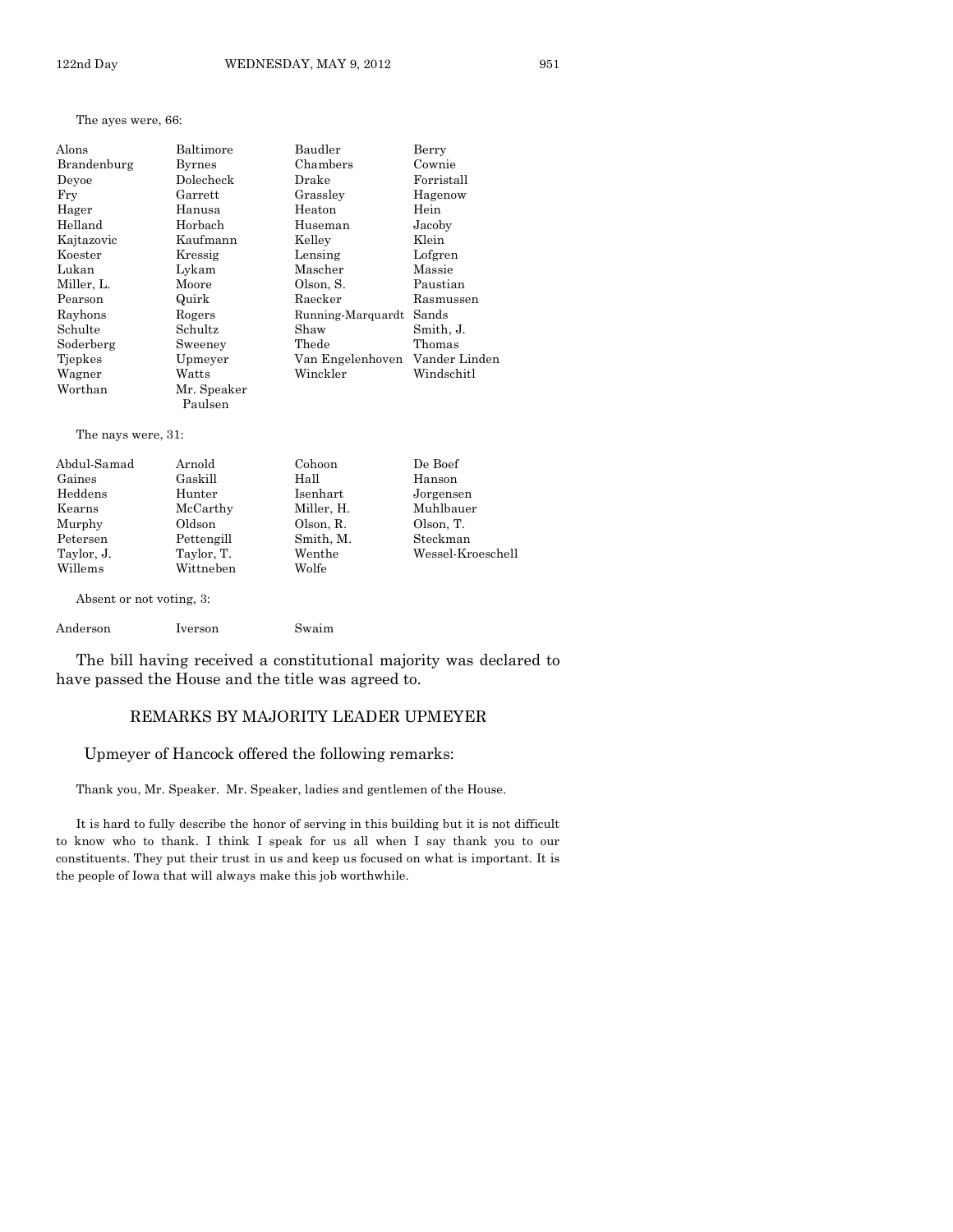I want to thank my colleagues on both sides of the aisle. You all give so much of yourselves to do this job. It is not easy taking time away from family, work and life. But you have all done that so the people in your district could be well represented.

Minority Leader McCarthy, your caucus and your staff deserve to be commended for their tireless work and their contribution. I am proud of the bipartisan spirit that can be found in much of the legislation we have done this year.

Thank you to all the people who keep this building running – day and night. You often work without recognition, but we appreciate all you do. Thank you to Tom, Katelyn and all the pages. I am so impressed with all of you and know you have a bright future.

A special thank you to our staff: Jeff, Lon, Jason, Amanda, Kristi, Lew, Louis, Brad, Dustin, Jill, Matt, Josie, Terri, Tony and Angie. You are simply the best at what you do.

When I was thinking about what I have learned over the last two sessions and what we have accomplished, I kept coming back to one thought: big things do not often happen all at once. A building is not merely placed on the corner of a street, rather it is built brick by brick. It is the culmination of many smaller contributions through which big things are done.

It is that idea which describes the work we have accomplished over these last two years. There is no magic bill to cure all woes, and NO… waiting for one to come is not what made the last two sessions run long. To effect change, you need to make a consistent effort to focus on your priorities and principles.

Over the last two sessions we have made a consistent effort to focus on delivering a more effective and efficient state government for the hardworking taxpayers of Iowa. First and foremost that was accomplished by delivering on our promise that we would live within our means, just like Iowans have to. We committed to not spend more than we took in, and we have stood strong.

We have made the budget process more transparent and accountable. We have dramatically reduced the number of "notwithstandings" in the budget. In fact, RIIF went from 98% "notwithstandings" to only 25%. That is significant progress, but clearly there is work yet to be done. Over the years, many things were moved off budget which made it hard to determine exactly how much the State was spending each year. We tackled that, not all at once, but each day as we worked through the budgets.

We have created stability in the budget by refusing to spend one-time money for ongoing expenses. Again, this took vigilance on a daily basis by Representative Raecker and his team. Old habits die hard, but they fought for it and the financial health of our government is better as a result. Nothing is harder on our communities or erodes the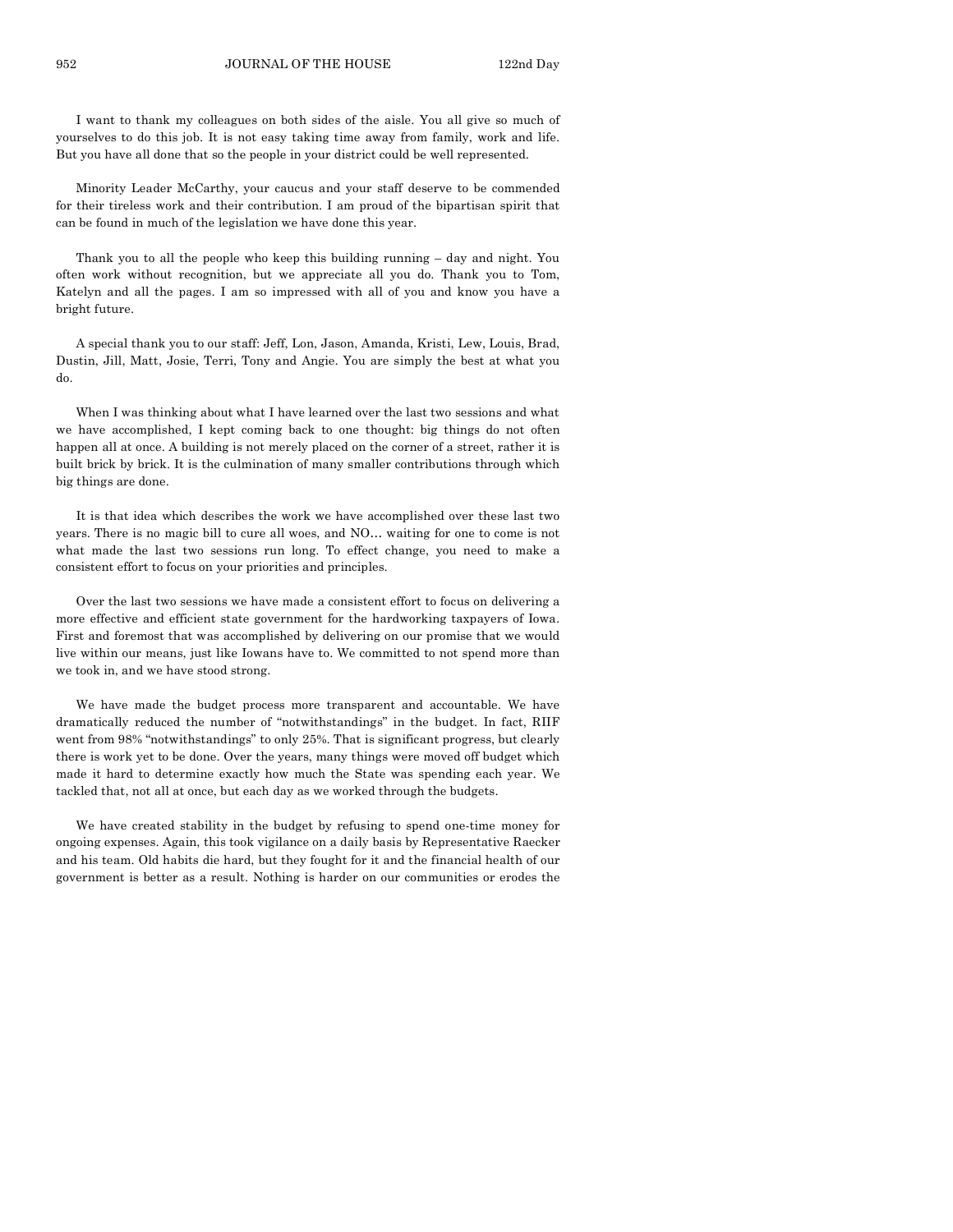public confidence more than rollercoaster budgeting. Using stable funding sources ensures we keep the promises we make and creates certainty for Iowans.

It goes without saying that balancing a budget is hard work. Even harder is finding agreement on a budget when you have many cooks in the kitchen. An expedient choice to help resolve the budget in the past was to knowingly underfund the commitments we had made to Iowans in order to balance the budget or spend more in other areas.

That is precisely the situation we found ourselves in last year with K-12 funding. Schools were underfunded by \$156 million, which placed an unfair burden on our school districts and the property taxpayers. To remedy this, we committed a historic amount of new funding to education last year. Intentionally underfunding known obligations to balance the budget is irresponsible and I am proud we kept our promise to avoid it.

Sometimes making a positive change and doing the right thing can also be the easy thing to do! We made a commitment to conducting our work in the light of day, which meant we would not debate in the middle of the night. Representative Cownie, what could be easier than NOT debating after midnight? Even if it was not convenient at times, it was the right thing to do.

We wanted Iowans to have the opportunity to be participants in this process. Part of that was making sure we were not working in the dead of night. Another part of that was providing for streaming video of floor activity. What a wonderful way to truly open the doors to the people's House.

What I covered today is only a small sampling of the many positive contributions that have come over these last two years. When you add them up, you are looking at a substantive change in the culture of state government. We should be proud that we have held ourselves accountable to the commitments we made to Iowans. That is what they expect from us and it is what they deserve.

The progress is significant, but we should not lose sight that there is more to be done. We have to turn the cultural change over the last two years into a pattern of practice. We have to continue making the hardworking taxpayers of Iowa a priority. We have to keep working towards delivering a world class education to our children. We have to continue striving to deliver the most efficient and effective government in the nation. We absolutely must continue to ensure state government is aiding job creation, not impeding it.

That has been our focus. That will continue to be our mission.

I want to thank Governor Branstad and Lieutenant Governor Reynolds for their effort to be partners in our shared goals. Your leadership and the message you have carried across this state have been instrumental.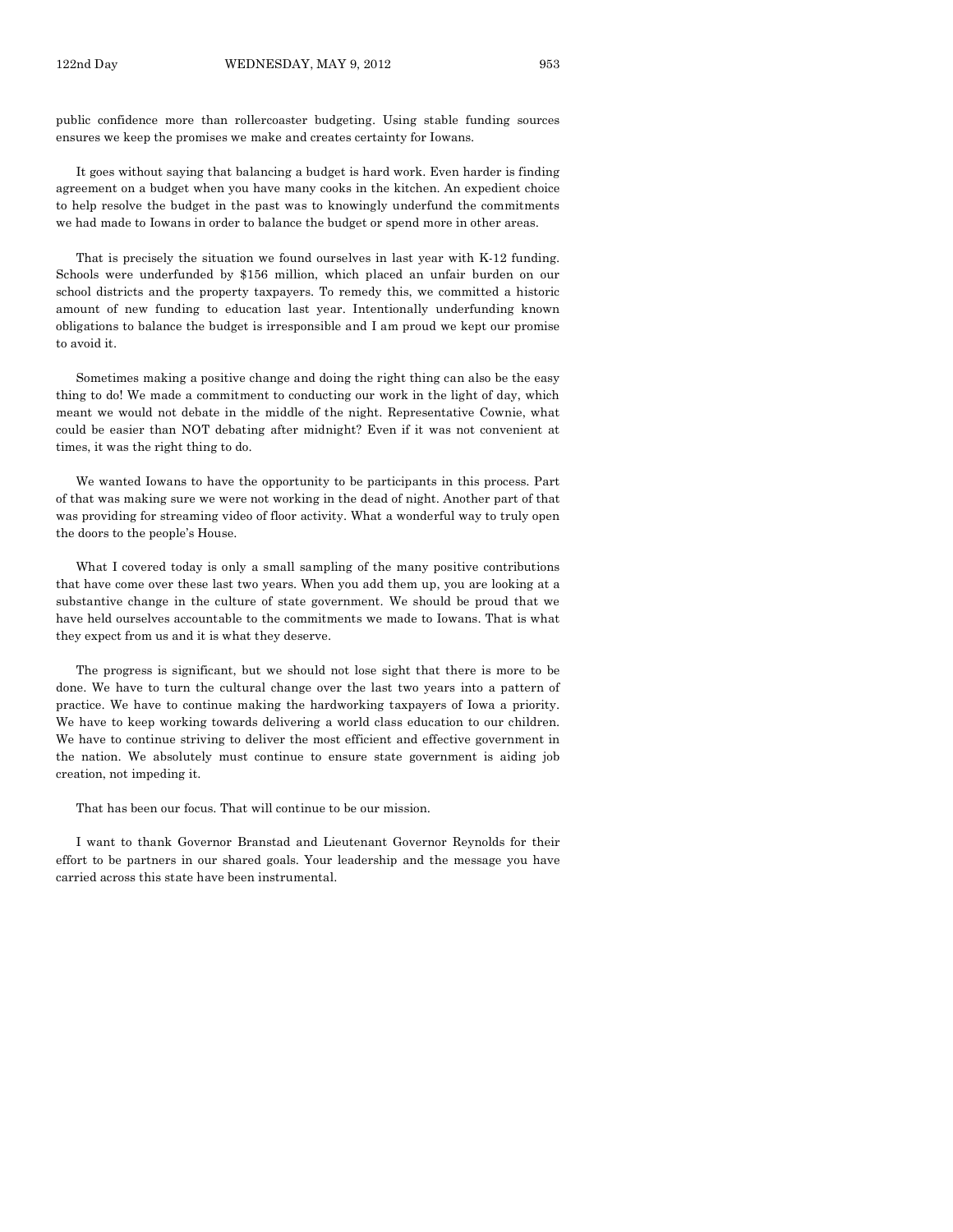Thank you to the members of my caucus. I am humbled everyday by your hard work and the opportunity you have provided me. Thank you to the retirees for your service. You will be missed. I am proud that you will return home knowing you left our state in a better position and that you were able to make a difference.

Mr. Speaker, as always thank you for your leadership and your friendship. The 84th General Assembly has come to a close and we should be proud of the work that was done in this chamber.

#### CONFERENCE COMMITTEE REPORT FILED

MR. SPEAKER: The Chief Clerk of the House respectfully reports that the conference committee report on the following bill has been received and is on file in the office of the Chief Clerk.

## W. CHARLES SMITHSON Chief Clerk of the House

[Senate File 2336,](http://coolice.legis.state.ia.us/Cool-ICE/default.asp?Category=billinfo&Service=Billbook&frame=1&GA=84&hbill=SF2336) a bill for an act relating to appropriations for health and human services and including other related provisions and appropriations, making penalties applicable, and including effective, retroactive, and applicability date provisions.

#### ON THE PART OF THE HOUSE: ON THE PART OF THE SENATE:

DAVE HEATON, Chair JACK HATCH, Chair LINDA MILLER JOE BOLKCOM MATT WINDSCHITL AMANDA RAGAN

## ADOPTION OF THE REPORT OF THE CONFERENCE COMMITTEE [\(Senate File 2336\)](http://coolice.legis.state.ia.us/Cool-ICE/default.asp?Category=billinfo&Service=Billbook&frame=1&GA=84&hbill=SF2336)

Heaton of Henry called up for consideration the report of the conference committee on [Senate File 2336,](http://coolice.legis.state.ia.us/Cool-ICE/default.asp?Category=billinfo&Service=Billbook&frame=1&GA=84&hbill=SF2336) a bill for an act relating to appropriations for health and human services and including other related provisions and appropriations, making penalties applicable, and including effective, retroactive, and applicability date provisions, and moved the adoption of the conference committee report and the amendments contained therein.

The motion prevailed and the conference committee report was adopted.

Heaton of Henry moved that the bill be read a last time now and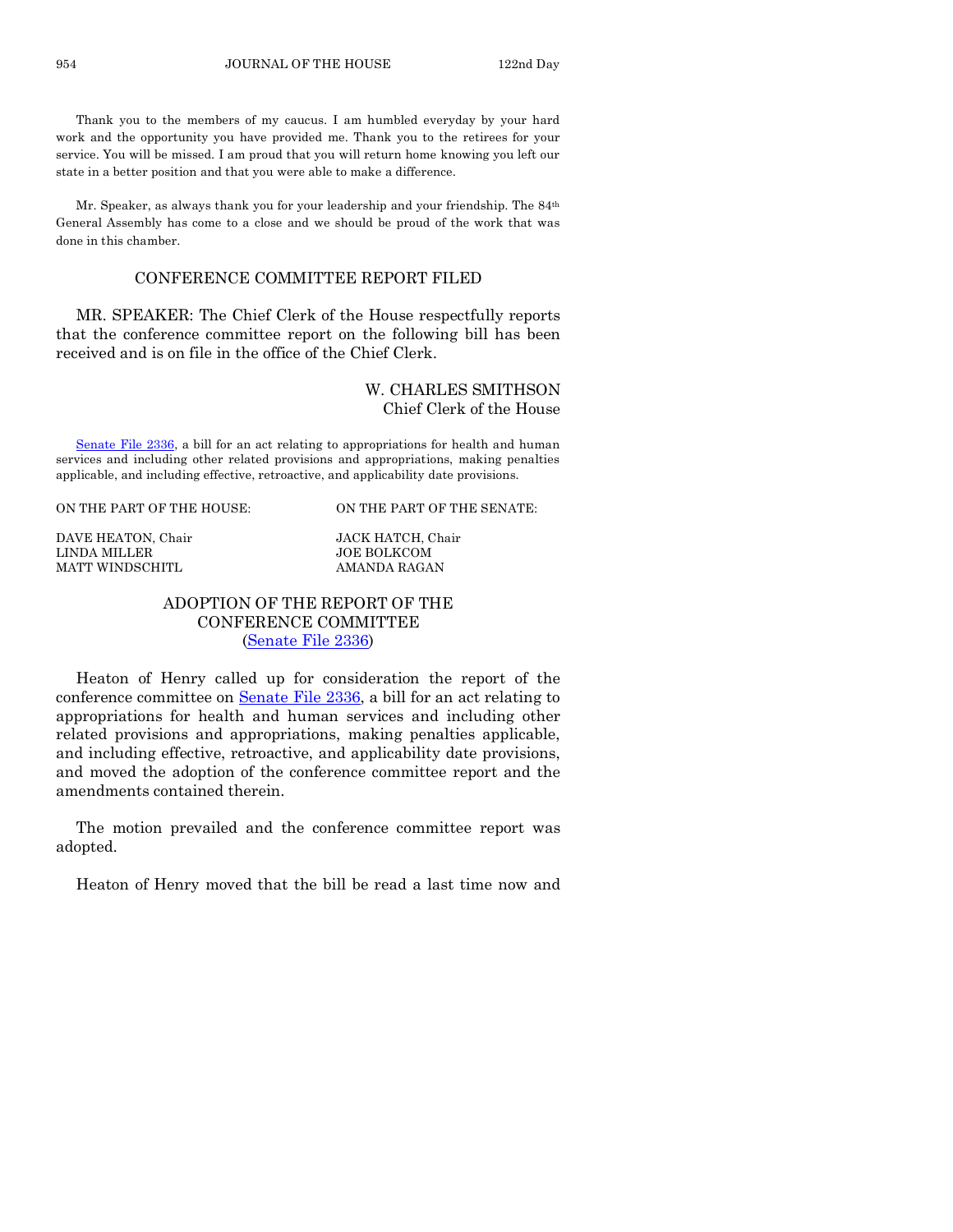placed upon its passage which motion prevailed and the bill was read a last time.

# On the question "Shall the bill pass?" [\(S.F. 2336\)](http://coolice.legis.state.ia.us/Cool-ICE/default.asp?Category=billinfo&Service=Billbook&frame=1&GA=84&hbill=SF2336)

The ayes were, 53:

| Arnold             | Baltimore  | Baudler           | <b>Byrnes</b>     |
|--------------------|------------|-------------------|-------------------|
| Chambers           | Cownie     | De Boef           | Deyoe             |
| Dolecheck          | Drake      | Forristall        | Fry               |
| Garrett            | Grassley   | Hagenow           | Hager             |
| Hanusa             | Heaton     | Hein              | Helland           |
| Horbach            | Huseman    | Kaufmann          | Klein             |
| Koester            | Kressig    | Lofgren           | Lukan             |
| Miller, L.         | Moore      | Murphy            | Olson, S.         |
| Paustian           | Pettengill | Raecker           | Rasmussen         |
| Rayhons            | Rogers     | Sands             | Schulte           |
| Schultz            | Smith, J.  | Soderberg         | Sweeney           |
| Tjepkes            | Upmeyer    | Van Engelenhoven  | Vander Linden     |
| Wagner             | Watts      | Windschitl        | Worthan           |
| Mr. Speaker        |            |                   |                   |
| Paulsen            |            |                   |                   |
| The nays were, 44: |            |                   |                   |
| Abdul-Samad        | Alons      | Berry             | Brandenburg       |
| Cohoon             | Gaines     | Gaskill           | Hall              |
| Hanson             | Heddens    | Hunter            | Isenhart          |
| Jacoby             | Jorgensen  | Kajtazovic        | Kearns            |
| Kelley             | Lensing    | Lykam             | Mascher           |
| Massie             | McCarthy   | Miller, H.        | Muhlbauer         |
| Oldson             | Olson, R.  | Olson, T.         | Pearson           |
| Petersen           | Quirk      | Running-Marquardt | Shaw              |
| Smith, M.          | Steckman   | Taylor, J.        | Taylor, T.        |
| Thede              | Thomas     | Wenthe            | Wessel-Kroeschell |

Absent or not voting, 3:

Anderson Iverson Swaim

The bill having received a constitutional majority was declared to have passed the House and the title was agreed to.

Wittneben

Thede Thomas Wenthe Wessel-Kroeschell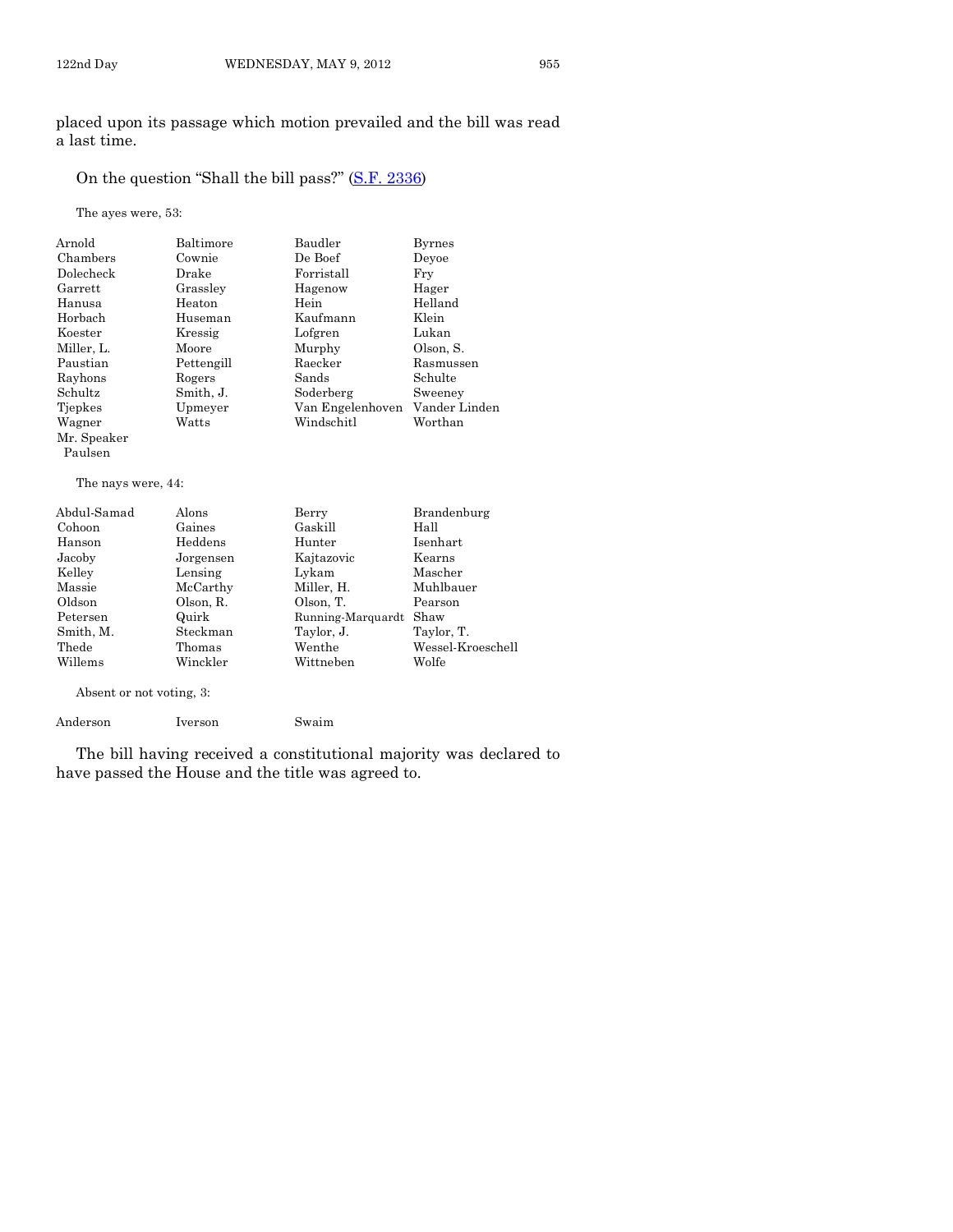956 JOURNAL OF THE HOUSE 122nd Day

#### REMARKS BY SPEAKER PAULSEN

#### Paulsen of Linn offered the following remarks:

I will begin by saying thank you to the members of the Eighty-Fourth General Assembly. Thank you for your commitment and service to the people of Iowa. Special thanks to the Eighteen of you choosing to retire. You will be missed not only by your friends and colleagues here at the Capitol, but moreover by the Iowans in the districts you've served over the years.

I want to specifically recognize the two members retiring from the House Republican Leadership team; Speaker Pro-Tem Jeff Kaufmann and Assistant Leader Steve Lukan. I personally want to thank each of you for your friendship and your service to our caucus. Your leadership will be missed. To the other members of the leadership team: Erik, Renee, Dave and Matt - I truly appreciate your input and advice. And last but not least, the Majority Leader – Linda Upmeyer. House Republicans appreciate everything you do. Your dedication and insight are invaluable and have not only made our caucus more determined, but made the Iowa House stronger.

I'd also like to recognize Leader McCarthy. I know I have said this before, but you truly have a difficult job as Minority Leader. During the past two years you have done a commendable job working in a bipartisan manner when you could and trying to keep your opposition civil when you could not, something Iowans deserve and expect.

Once again, thank you to the leadership staff: Josie, Angie, Terri, Tony and Matt. And, in my opinion, the best caucus staff in the building – the House Republican Caucus staff: Jeff, Lew, Lon, Brad, Jason, Kristi, Jill, Amanda, Louis and Dustin. Thank you for your hard work and the timely and reliable information you provide year in and year out.

Chief Clerk Smithson, thank you to you and your staff. The work you all do right here in front me and behind the scenes helps make this chamber operate efficiently.

A special thanks to LSA for all of your hard work. Especially the time and effort put in by all these past few weeks.

I also want to recognize and thank the gentleman to my right, the Speaker's page Tom Biedenfeld. Tom you have taken good care of me throughout the year. I appreciate your dedication and have enjoyed our baseball conversations between votes and while the House is at ease.

And finally, a special thank you to Governor Terry Branstad and Lieutenant Governor Kim Reynolds and their team for their resolve and unwavering leadership during these last two years.

The first day that the Eighty-Fourth General Assembly convened, I outlined to Iowans a set of goals this body would seek to achieve and principals we would follow during the course of conducting legislative business. Since that day, this body has remained focused on the issues important to Iowans and the business the people sent us here to do.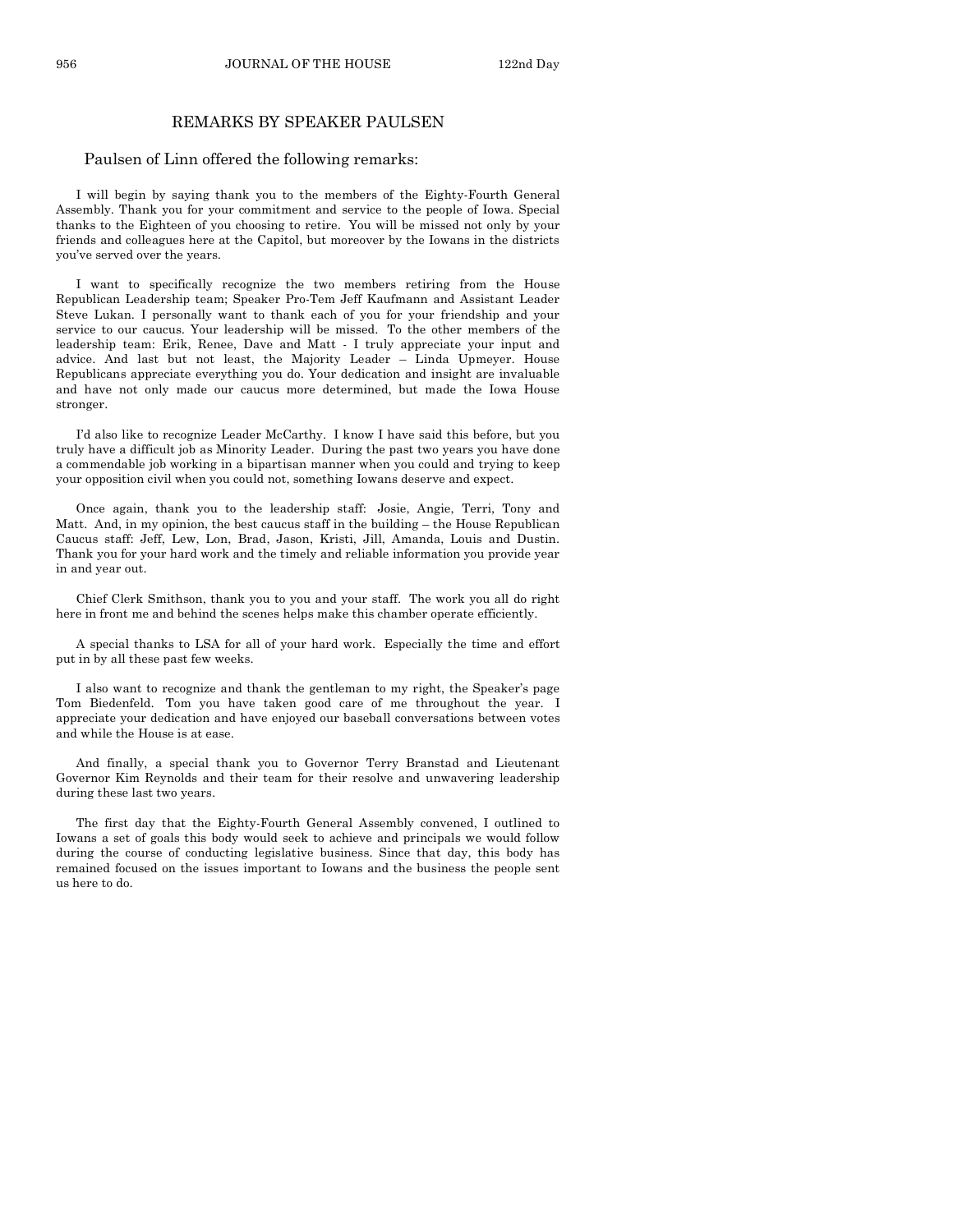We have worked hard at putting Iowans back to work and reducing the size, scope and cost of state government.

The first action we took to put Iowans back to work was to provide Iowa's business climate with some much needed certainty and stability. For too long, Iowa employers were reluctant to invest in their operations, preventing them from hiring and expanding. They were reluctant because they constantly threatened with job-killing legislation like the repeal of our Right to Work law and Open Scope Bargaining. House Republicans put those ideas in the rear-view mirror and moved forward.

Employers were reluctant to invest in Iowa's workforce and economy because Iowa's budget was unstable. State government was spending more than it took in and the threat of massive tax increases to correct the problem was real and imminent.

I can report to you today we have removed those fears and Iowa's economy is rebounding and is headed in the right direction.

When Republicans took the majority in the House, more than 110,000 Iowans were unemployed. According to Iowa Workforce Development's latest report, 87,000 Iowans are looking for work. That number, while still too high and worrisome, is a tangible sign of progress. It is also a reminder that we can and need to continue to do better.

In the last few days, we have had the opportunity to review the changes in the state budget over the last two sessions. Frankly, it really is quite remarkable. Normally a change in law is needed to alter the budget process. But this chamber has fundamentally changed the way state government budgets because we believed it was the right thing to do. In the past, legislators, including Republicans, underfunded previous commitments, spent more than the state was taking in and used one-time money for ongoing expenses. I'm proud to say those practices have ended.

When House Republicans took charge of the state budget in January 2011, Governor Culver had signed the four largest budgets in the state history, forced a \$500 million property tax increase, borrowed over \$800 million, and left a \$900 million spending gap for Governor Branstad and the new legislature.

House Republicans have led the way towards a healthy and accountable state budget that has measurable results for the hardworking taxpayers of Iowa. We have turned a \$900 million spending shortfall into \$624 million in reserves, \$300 million in ending balance and \$90 million in the House Republican created Taxpayer Trust Fund. That \$390 million should be returned to the taxpayers through broad-based tax relief and will be this body's first order of business next year.

In Fiscal Year 2011 the state was spending 118% of total available general fund revenue. In Fiscal Year 2012, we reduced that to 93% of total available general fund revenue and in Fiscal Year 2013 it will be 95%.

In terms of on-going revenue, which as you might have heard is a far more important measurement for House Republicans, the state will be spending just 99% in Fiscal Year 2012 and 2013. In the future, we must remain committed to spending less than the state collects from the taxpayers.

Despite skepticism, we have, at a minimum, reduced the cost of state government by \$360 million a combination of efficiencies and reprioritization.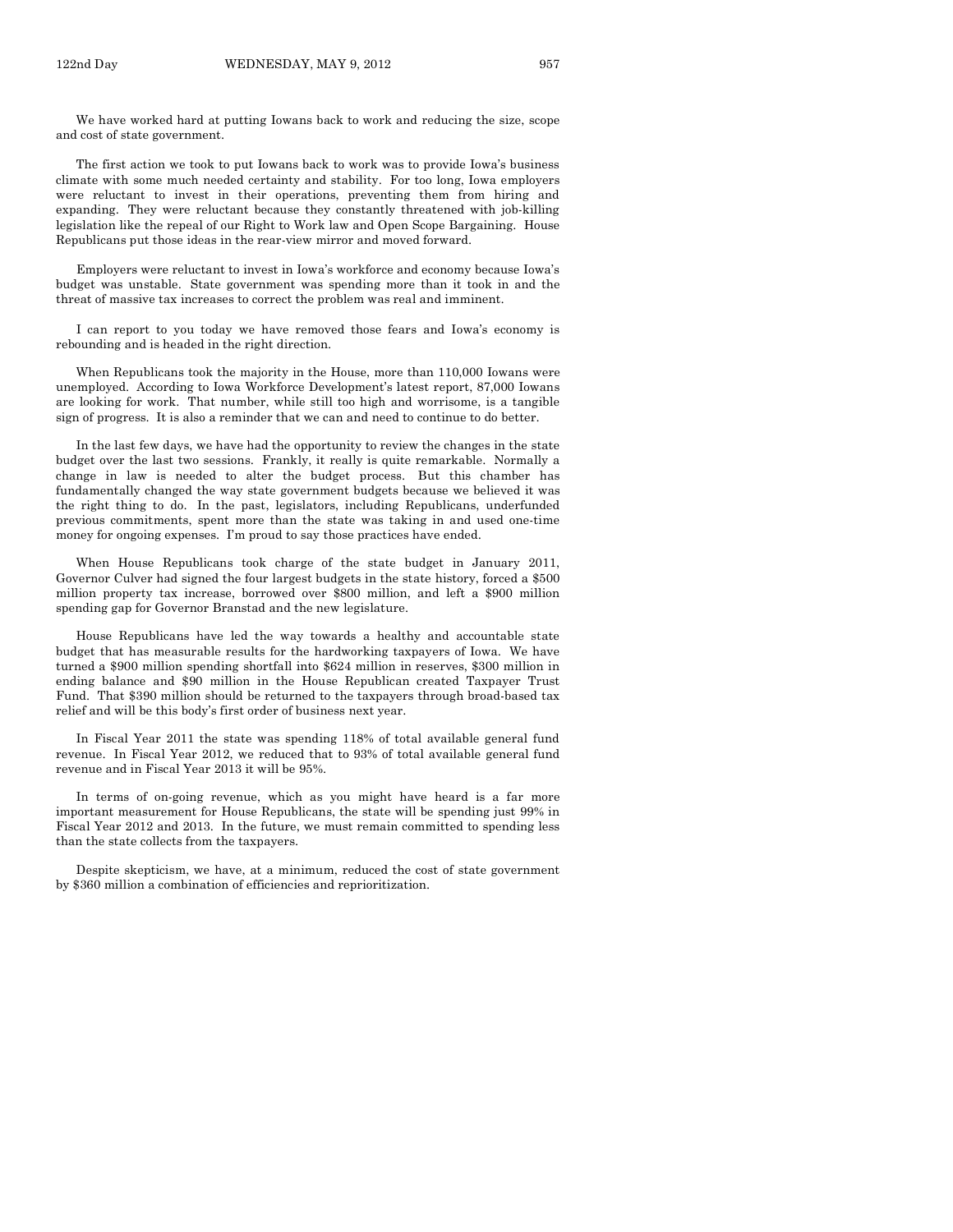Additionally, this General Assembly backfilled the intentional act of underfunding Iowa's K through 12 education system to ensure property taxpayers were not saddled with that burden; and we honored our commitments to parents and students by funding previous commitments.

House Republicans see it as our duty to cut out waste in government spending so our state can be more efficient and effective. A better run state government means Iowans get to keep more of their own money. Over the last two years House Republicans have persistently tackled tax relief. We sent a 20% income tax reduction to the Senate. We sent four separate and different property tax relief bills across the Rotunda; and like most bills in this chamber nearly all four proposals received bipartisan support. Regrettably, we could not find common ground with the Senate on these ideas.

All Iowans deserve to see tax relief. It helps Iowa's economy and puts people back to work. House Republicans will not be deterred or be distracted from this goal. We will be back next year continuing our fight for the hardworking taxpayers of Iowa.

When each of you walk out of here and return home you can say with pride that the House restored commonsense budgeting principles to state government while funding Iowans' priorities including: education, public safety, healthcare and infrastructure.

In closing, I wish to thank my wife Cathy and each of our four children for their never ending support. Thank you to each of you for giving me the opportunity to serve as your Speaker for the last two years. It is an honor and privilege that I do not take lightly.

During session, each day I wake up thinking about how to move Iowa forward with the hard working taxpayers in mind. We have made progress for the taxpayers but our work is not done. We must continue to build upon the success of the last two years. Iowans deserve it. Thank you and God bless the great State of Iowa.

#### SENATE AMENDMENT CONSIDERED

Hein of Jones called up for consideration **[House File 2470,](http://coolice.legis.state.ia.us/Cool-ICE/default.asp?Category=billinfo&Service=Billbook&frame=1&GA=84&hbill=HF2470)** a bill for an act providing for sales and use taxes collected on farm machinery and equipment, amended by the Senate, and moved that the House concur in the Senate amendment [H–8517.](http://coolice.legis.state.ia.us/Cool-ICE/default.asp?Category=billinfo&Service=Billbook&frame=1&GA=84&hbill=H8517)

The motion prevailed and the House concurred in the Senate amendment [H–8517.](http://coolice.legis.state.ia.us/Cool-ICE/default.asp?Category=billinfo&Service=Billbook&frame=1&GA=84&hbill=H8517)

Hein of Jones moved that the bill, as amended by the Senate and concurred in by the House, be read a last time now and placed upon its passage which motion prevailed and the bill was read a last time.

On the question "Shall the bill pass?" [\(H.F. 2470\)](http://coolice.legis.state.ia.us/Cool-ICE/default.asp?Category=billinfo&Service=Billbook&frame=1&GA=84&hbill=HF2470)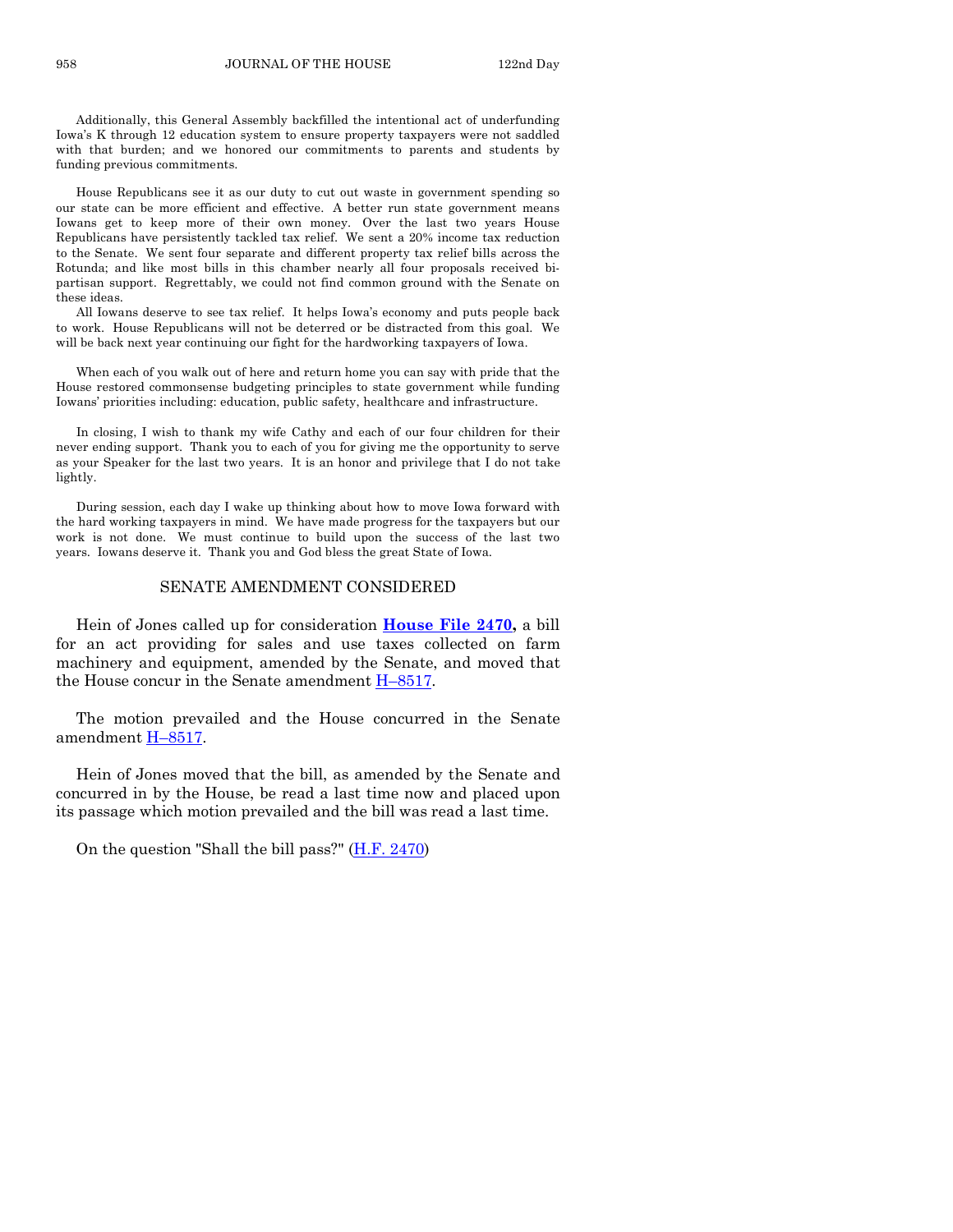The ayes were, 94:

| Abdul-Samad | Alons       | Arnold            | Baltimore     |
|-------------|-------------|-------------------|---------------|
| Baudler     | Berry       | Brandenburg       | Byrnes        |
| Chambers    | Cohoon      | Cownie            | De Boef       |
| Deyoe       | Dolecheck   | Drake             | Forristall    |
| Fry         | Gaines      | Garrett           | Gaskill       |
| Grassley    | Hagenow     | Hager             | Hall          |
| Hanson      | Hanusa      | Heaton            | Heddens       |
| Hein        | Helland     | Horbach           | Huseman       |
| Isenhart    | Jacoby      | Jorgensen         | Kajtazovic    |
| Kaufmann    | Kearns      | Kelley            | Klein         |
| Koester     | Kressig     | Lensing           | Lofgren       |
| Lukan       | Lykam       | Mascher           | Massie        |
| McCarthy    | Miller, H.  | Miller, L.        | Moore         |
| Muhlbauer   | Murphy      | Oldson            | Olson, S.     |
| Olson, T.   | Paustian    | Pearson           | Petersen      |
| Pettengill  | Quirk       | Raecker           | Rasmussen     |
| Rayhons     | Rogers      | Running-Marquardt | Sands         |
| Schulte     | Schultz     | Shaw              | Smith, J.     |
| Smith, M.   | Soderberg   | Steckman          | Sweeney       |
| Taylor, J.  | Taylor, T.  | Thede             | Thomas        |
| Tjepkes     | Upmeyer     | Van Engelenhoven  | Vander Linden |
| Wagner      | Watts       | Wenthe            | Willems       |
| Winckler    | Windschitl  | Wittneben         | Wolfe         |
| Worthan     | Mr. Speaker |                   |               |
|             | Paulsen     |                   |               |

The nays were, 2:

| Hunter   | Olson, R.                |       |                   |
|----------|--------------------------|-------|-------------------|
|          | Absent or not voting, 4: |       |                   |
| Anderson | Iverson                  | Swaim | Wessel-Kroeschell |

The bill having received a constitutional majority was declared to

have passed the House and the title was agreed to.

# MESSAGE FROM THE SENATE

The following message was received from the Senate:

Mr. Speaker: I am directed to inform your honorable body that the Senate has on May 9, 2012, adopted the following resolution in which the concurrence of the House is asked:

[Senate Concurrent Resolution 102,](http://coolice.legis.state.ia.us/Cool-ICE/default.asp?Category=billinfo&Service=Billbook&frame=1&GA=84&hbill=SCR102) a concurrent resolution to provide for adjournment sine die.

MICHAEL E. MARSHALL, Secretary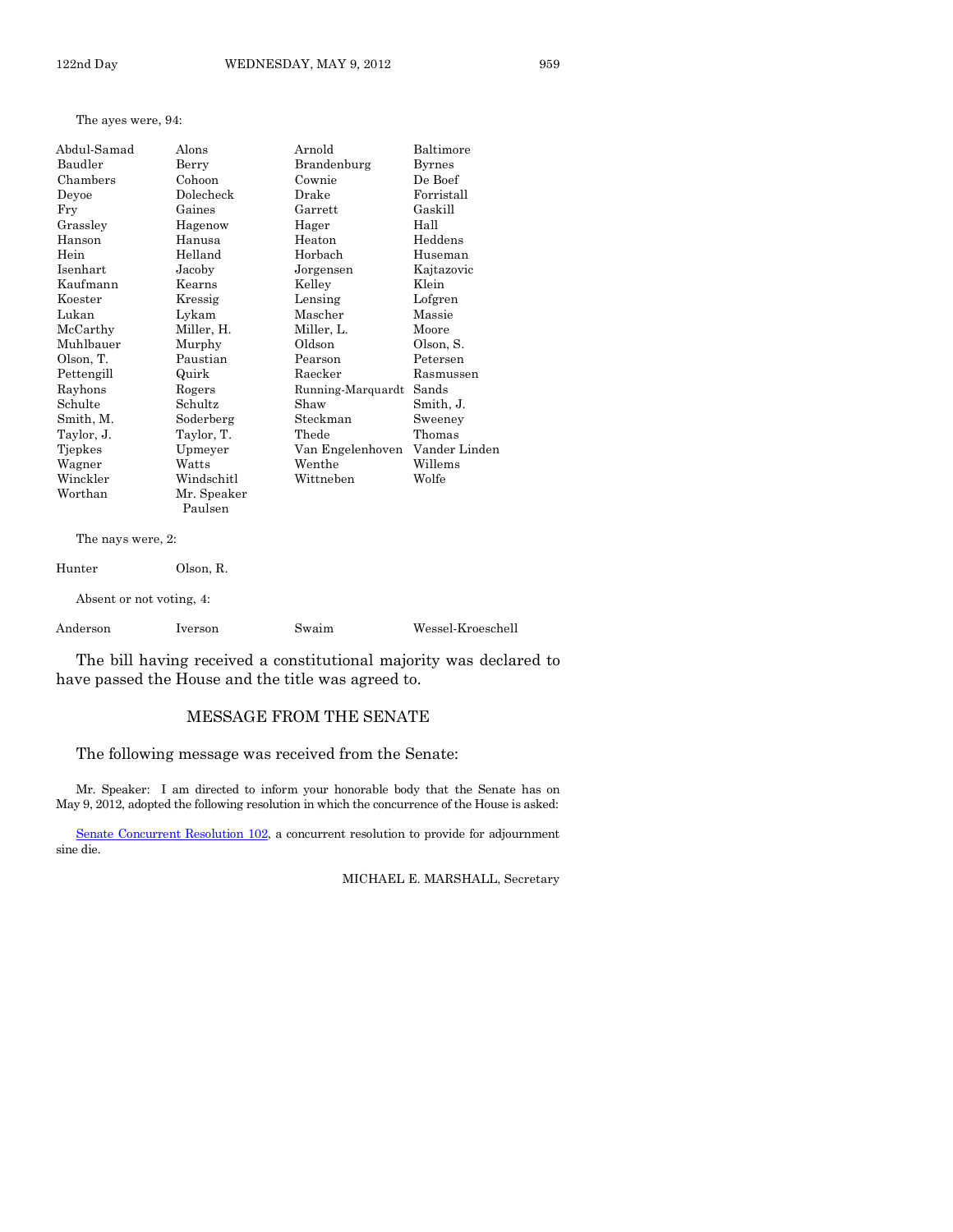# IMMEDIATE MESSAGES

Upmeyer of Hancock asked and received unanimous consent that the following bills be immediately messaged to the Senate: **House Files 2466**, **2470** and **Senate Files 466, 2315** and **2336.**

# ADOPTION O[F SENATE CONCURRENT RESOLUTION 102](http://coolice.legis.state.ia.us/Cool-ICE/default.asp?Category=billinfo&Service=Billbook&frame=1&GA=84&hbill=SCR102)

Upmeyer of Hancock asked and received unanimous consent for the immediate consideration of **[Senate Concurrent Resolution 102,](http://coolice.legis.state.ia.us/Cool-ICE/default.asp?Category=billinfo&Service=Billbook&frame=1&GA=84&hbill=SCR102)** a concurrent resolution to provide for adjournment sine die, and moved its adoption.

The motion prevailed and the resolution was adopted.

# IMMEDIATE MESSAGE

Upmeyer of Hancock asked and received unanimous consent that **[Senate Concurrent Resolution 102](http://coolice.legis.state.ia.us/Cool-ICE/default.asp?Category=billinfo&Service=Billbook&frame=1&GA=84&hbill=SCR102)** be immediately messaged to the Senate.

# LEAVE OF ABSENCE

Leave of absence was granted during voting as follows:

Anderson of Page Iverson of Wright Paustian of Scott Sands of Louisa

# BILL ENROLLED, SIGNED AND SENT TO THE SECRETARY OF STATE

The Chief Clerk of the House submitted the following report:

Mr. Speaker: The Chief Clerk of the House respectfully reports that the following bill has been examined and found correctly enrolled, signed by the Speaker of the House and the President of the Senate, and presented to the Secretary of State on this 9th day of May, 2012: [House Joint Resolution 2008.](http://coolice.legis.state.ia.us/Cool-ICE/default.asp?Category=billinfo&Service=Billbook&frame=1&GA=84&hbill=HJR2008)

> W. CHARLES SMITHSON Chief Clerk of the House

Report adopted.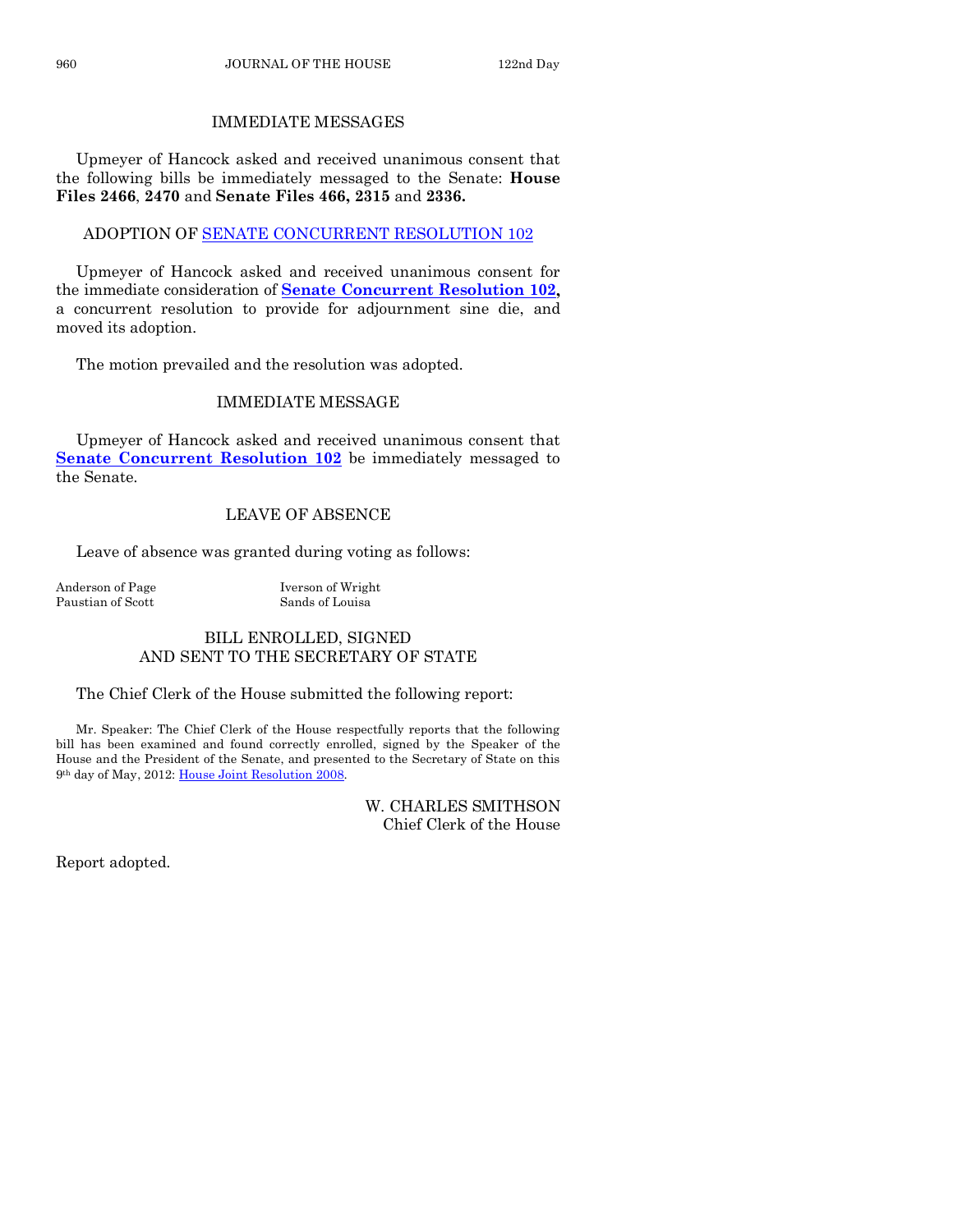# FINAL ADJOURNMENT

By virtue o[f Senate Concurrent Resolution 102,](http://coolice.legis.state.ia.us/Cool-ICE/default.asp?Category=billinfo&Service=Billbook&frame=1&GA=84&hbill=SCR102) duly adopted, the day of May 9, 2012 having arrived, the Speaker of the House of Representatives declared the 2012 Regular Session of the Eighty-fourth General Assembly adjourned sine die at 6:13 p.m.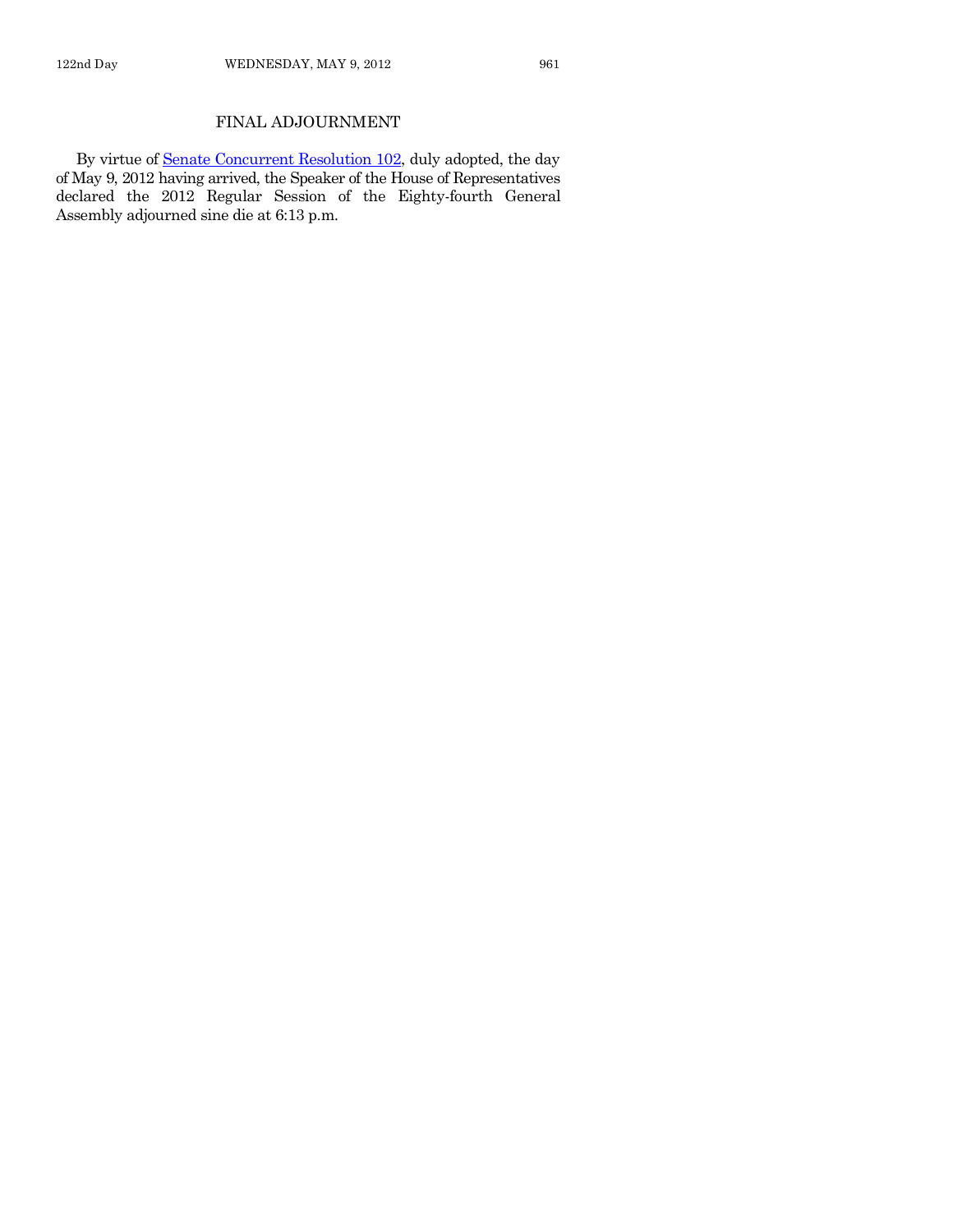# **SUPPLEMENT TO THE HOUSE JOURNAL**

#### BILL ENROLLED, SIGNED AND SENT TO GOVERNOR

The Chief Clerk of the House submitted the following report:

Mr. Speaker: The Chief Clerk of the House respectfully reports that the following bill has been examined and found correctly enrolled, signed by the Speaker of the House and the President of the Senate, and presented to the Governor for his approval on this 15th day of May, 2012: [House File 2338.](http://coolice.legis.state.ia.us/Cool-ICE/default.asp?Category=billinfo&Service=Billbook&frame=1&GA=84&hbill=HF2338)

#### W. CHARLES SMITHSON Chief Clerk of the House

Report adopted.

# BILLS ENROLLED, SIGNED AND SENT TO GOVERNOR

The Chief Clerk of the House submitted the following report:

Mr. Speaker: The Chief Clerk of the House respectfully reports that the following bills have been examined and found correctly enrolled, signed by the Speaker of the House and the President of the Senate, and presented to the Governor for his approval on this 18th day of May, 2012: House Files 609, 2335, 2336, 2337, 2460, 2465, 2466, 2470 and 2473.

# W. CHARLES SMITHSON Chief Clerk of the House

Report adopted.

#### BILLS APPROVED SUBSEQUENT TO ADJOURNMENT

The following is a record of the action of the Governor on the bills passed by the 2012 Regular Session of the Eighty-fourth General Assembly and which action was had subsequent to the date of final adjournment.

**[House File 609,](http://coolice.legis.state.ia.us/Cool-ICE/default.asp?Category=billinfo&Service=Billbook&frame=1&GA=84&hbill=HF609)** an Act relating to trusts and estates including the administration of small estates, and certain state inheritance tax provisions, and including applicability provisions. Approved 5-25-12.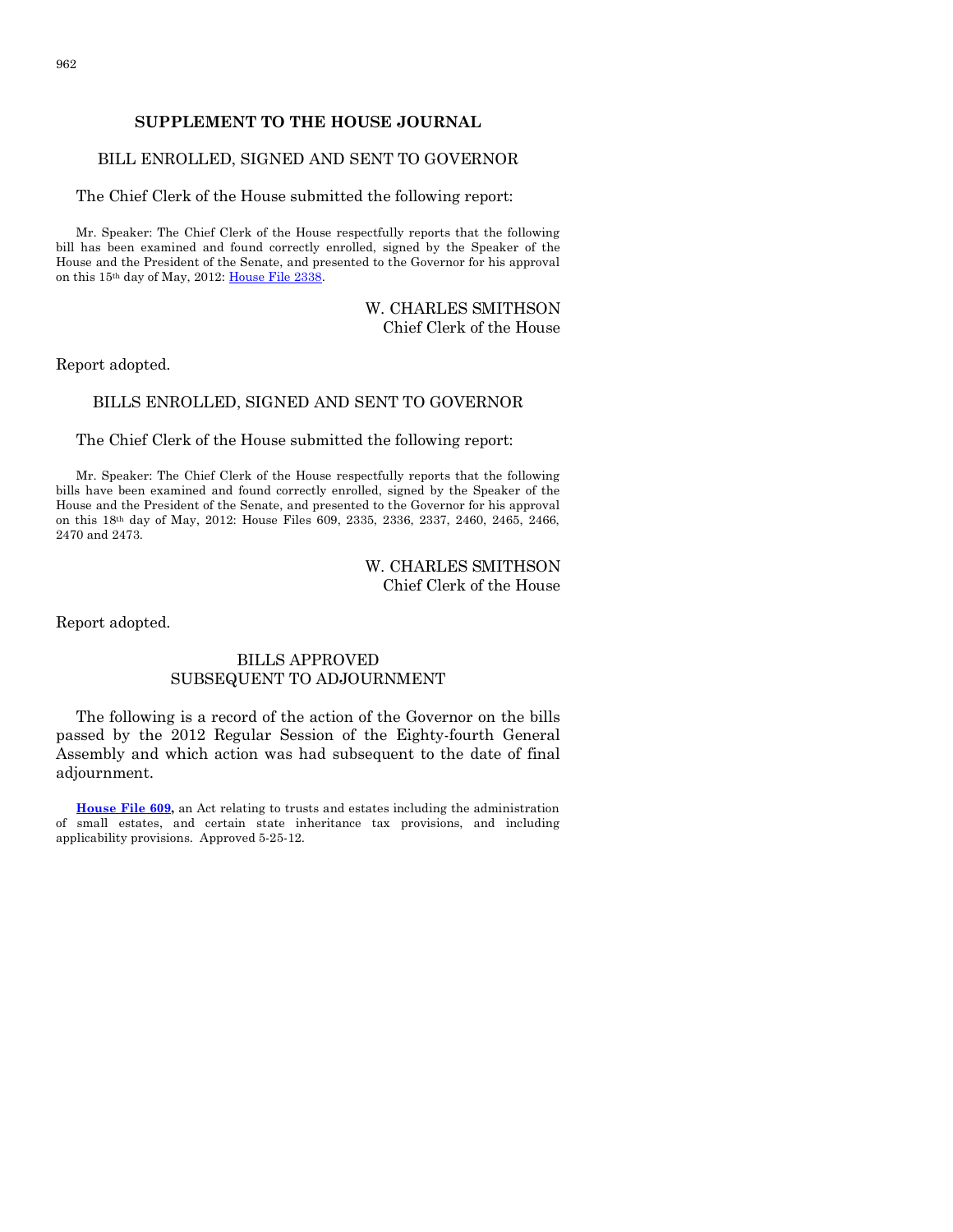**[House File 2338,](http://coolice.legis.state.ia.us/Cool-ICE/default.asp?Category=billinfo&Service=Billbook&frame=1&GA=84&hbill=HF2338)** an Act relating to appropriations to the Judicial Branch. Approved 5-25-12.

**[House File 2460,](http://coolice.legis.state.ia.us/Cool-ICE/default.asp?Category=billinfo&Service=Billbook&frame=1&GA=84&hbill=HF2460)** an Act relating to Iowa's urban renewal law and incremental taxes by modifying provisions relating to divisions of revenue, modifying provisions relating to the approval of urban renewal plans and projects and approval of the use of certain local sales and services tax revenue, requiring certain reporting and auditing, and including applicability provisions. Approved 5-25-12.

**[House File 2466,](http://coolice.legis.state.ia.us/Cool-ICE/default.asp?Category=billinfo&Service=Billbook&frame=1&GA=84&hbill=HF2466)** an Act relating to veterans by making appropriations to the Commission of Veterans Affairs for the provision of veterans services and by providing certain sales tax exemptions to qualified organizations representing veterans, and including effective date and retroactive applicability provisions. Approved 5-25-12.

**[House File 2470,](http://coolice.legis.state.ia.us/Cool-ICE/default.asp?Category=billinfo&Service=Billbook&frame=1&GA=84&hbill=HF2470)** an Act providing for sales and use taxes collected on farm machinery and equipment. Approved 5-25-12.

**[House File 2473,](http://coolice.legis.state.ia.us/Cool-ICE/default.asp?Category=billinfo&Service=Billbook&frame=1&GA=84&hbill=HF2473)** an Act relating to economic development and the use of funds by establishing programs and funds, affecting programs, tax incentives, and project completion and other assistance administered by the Economic Development Authority, by replacing references to the Economic Development Fund and Financial Assistance Program, and by providing spending authority, by providing for properly related matters, and including effective date and retroactive applicability provisions. Approved 5-25-12.

**[Senate File 466,](http://coolice.legis.state.ia.us/Cool-ICE/default.asp?Category=billinfo&Service=Billbook&frame=1&GA=84&hbill=SF466)** an Act relating to residential contractors and providing a penalty and including applicability provisions. Approved 5-25-12.

**[Senate File 2237,](http://coolice.legis.state.ia.us/Cool-ICE/default.asp?Category=billinfo&Service=Billbook&frame=1&GA=84&hbill=SF2237)** an Act relating to social and charitable gambling concerning allowable prizes at annual game nights conducted by religious organizations and concerning the frequency of reporting and distribution of proceeds requirements for certain qualified organizations licensed to conduct social and charitable gambling. Approved 5-25-12.

**[Senate File 2283,](http://coolice.legis.state.ia.us/Cool-ICE/default.asp?Category=billinfo&Service=Billbook&frame=1&GA=84&hbill=SF2283)** an Act relating to various recreation and conservation activities under the purview of the Department of Natural Resources, providing for repeals, making penalties applicable, and including effective date provisions. Approved 5-25-12.

**[Senate File 2284,](http://coolice.legis.state.ia.us/Cool-ICE/default.asp?Category=billinfo&Service=Billbook&frame=1&GA=84&hbill=SF2284)** an Act relating to programs and activities under the purview of the Department of Education, the State Board of Education, the Board of Educational Examiners, the State Board of Regents, school districts, and accredited nonpublic schools, and including effective date provisions. Approved 5-25-12.

**[Senate File 2313,](http://coolice.legis.state.ia.us/Cool-ICE/default.asp?Category=billinfo&Service=Billbook&frame=1&GA=84&hbill=SF2313)** an Act relating to appropriations to certain state departments, agencies, funds, and certain other entities, providing for regulatory authority, and other properly related matters and including effective date and retroactive applicability provisions. Approved 5-25-12.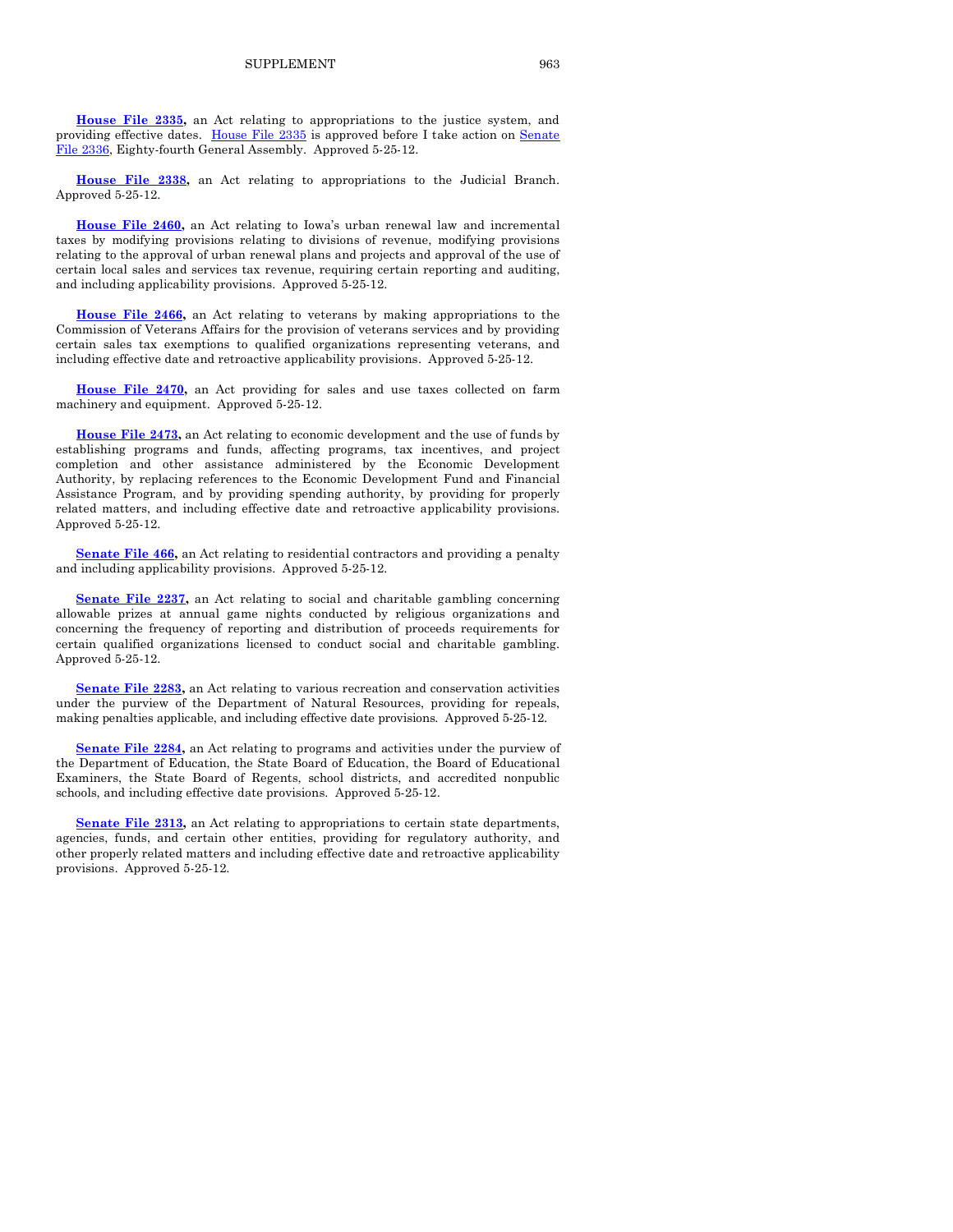**[Senate File 2315,](http://coolice.legis.state.ia.us/Cool-ICE/default.asp?Category=billinfo&Service=Billbook&frame=1&GA=84&hbill=SF2315)** an Act relating to redesign of publicly funded mental health and disability services by requiring certain core services and addressing other services and providing for establishment of regions, revising related property tax levy provisions, and including effective date and applicability provisions. Approved 5-25-12.

**[Senate File 2321,](http://coolice.legis.state.ia.us/Cool-ICE/default.asp?Category=billinfo&Service=Billbook&frame=1&GA=84&hbill=SF2321)** an Act relating to the funding of, the operation of, and appropriation of moneys to the College Student Aid Commission, the Department for the Blind, the Department of Education, and the State Board of Regents, and providing effective date provisions. Approved 5-25-12.

**[Senate File 2342,](http://coolice.legis.state.ia.us/Cool-ICE/default.asp?Category=billinfo&Service=Billbook&frame=1&GA=84&hbill=SF2342)** an Act relating to state taxation by providing specified tax credits for the construction and installation of solar energy systems and geothermal heat pumps, modifying sales and use tax provisions related to property purchased for resale, and creating a sales tax exemption for certain items purchased for use in providing vehicle wash and wax services and including effective date and retroactive and other applicability provisions. Approved 5-25-12.

**[Senate File 2343,](http://coolice.legis.state.ia.us/Cool-ICE/default.asp?Category=billinfo&Service=Billbook&frame=1&GA=84&hbill=SF2343)** an Act making changes to the controlled substance schedules, applying penalties, and including effective date provisions. Approved 5-25-12.

# GOVERNOR'S VETO MESSAGE SUBSEQUENT TO ADJOURNMENT

A copy of the following communication was received and placed on file:

#### [SENATE FILE 2338](http://coolice.legis.state.ia.us/Cool-ICE/default.asp?Category=billinfo&Service=Billbook&frame=1&GA=84&hbill=SF2338)

May 25, 2012

The Honorable Matt Schultz Secretary of State of Iowa State Capitol Des Moines, Iowa 50319

Dear Mr. Secretary:

[Senate File 2338,](http://coolice.legis.state.ia.us/Cool-ICE/default.asp?Category=billinfo&Service=Billbook&frame=1&GA=84&hbill=SF2338) an Act relating to government operations and efficiency and other related matters and including effective date and applicability provisions, is hereby disapproved and transmitted to you in accordance with Amendment IV of the Amendments of 1968 to the Constitution of the State of Iowa. [Senate File 2338](http://coolice.legis.state.ia.us/Cool-ICE/default.asp?Category=billinfo&Service=Billbook&frame=1&GA=84&hbill=SF2338) is hereby disapproved on this date.

I am unable to approv[e Senate File 2338](http://coolice.legis.state.ia.us/Cool-ICE/default.asp?Category=billinfo&Service=Billbook&frame=1&GA=84&hbill=SF2338) for the following reasons:

This legislation purports to make government more efficient; however, the minor changes proposed are not significant. As Governor, I am committed to working with the legislature to restore good budget practices and increase the accountability and efficiency of our state government. [Senate File 2338](http://coolice.legis.state.ia.us/Cool-ICE/default.asp?Category=billinfo&Service=Billbook&frame=1&GA=84&hbill=SF2338) fails to adequately further these goals and commitments.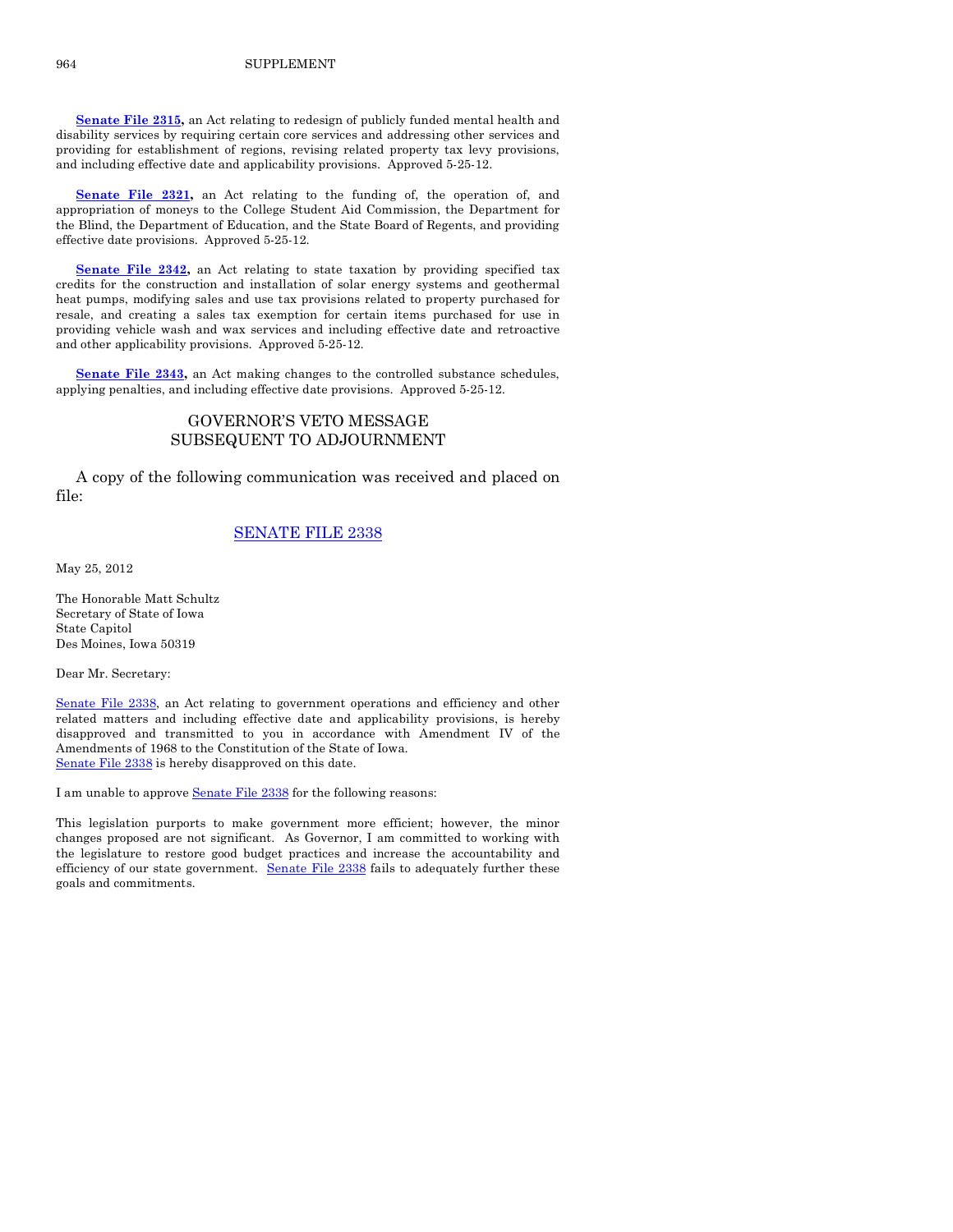#### SUPPLEMENT 965

The majority of the purported savings is from the Medication Therapy Management (MTM) program. Although I believe the State must find ways to reduce the cost of health care for employees, MTM could end up costing taxpayers more than the program would save. Further, employee benefits should be properly bargained rather than codified into law through legislation. Moreover, the legislature uses one-time money to pay for this ongoing expense. This budget practice must stop in order to achieve my goal of restoring predictability and stability to government budgeting practices.

Additionally, this bill proposes MTM in an inefficient manner, through code, rather than a Request for Proposal (RFP) through the state's medical plan. The most efficient application of MTM would be a program implemented by the Department of Administrative Services (DAS) through a competitive RFP process with strong integration with the programs offered by the State's Pharmacy Benefits Manager and the Administrator of the State's Medical Plan.

At my direction, many of the proposed efficiencies in this bill are already being implemented by the executive branch departments. I have asked state agencies to work diligently to reduce administrative costs such as minimizing printing and paper, reducing energy costs, minimizing administrative overhead, and reducing work space.

My administration is committed to reducing the size and cost of government by 15% through efficiencies and new technologies that allow for savings. I desire to work with the legislature and conduct a comprehensive review of all boards and commissions to eliminate any that are unnecessary and combine any that are duplicative. This comprehensive review of boards and commissions would result in significant savings to Iowa taxpayers.

For the above reasons, I respectfully disapprove of [Senate File 2338,](http://coolice.legis.state.ia.us/Cool-ICE/default.asp?Category=billinfo&Service=Billbook&frame=1&GA=84&hbill=SF2338) in its entirety, in accordance with Amendment IV of the Amendments of 1968 to the Constitution of the State of Iowa.

Sincerely,

TERRY E. BRANSTAD Governor

#### GOVERNOR'S ITEM VETO MESSAGES SUBSEQUENT TO ADJOURNMENT

A copy of the following communication was received and placed on file:

#### [HOUSE FILE 2336](http://coolice.legis.state.ia.us/Cool-ICE/default.asp?Category=billinfo&Service=Billbook&frame=1&GA=84&hbill=HF2336)

May 25, 2012

The Honorable Matt Schultz Secretary of State of Iowa State Capitol Building Des Moines, Iowa 50319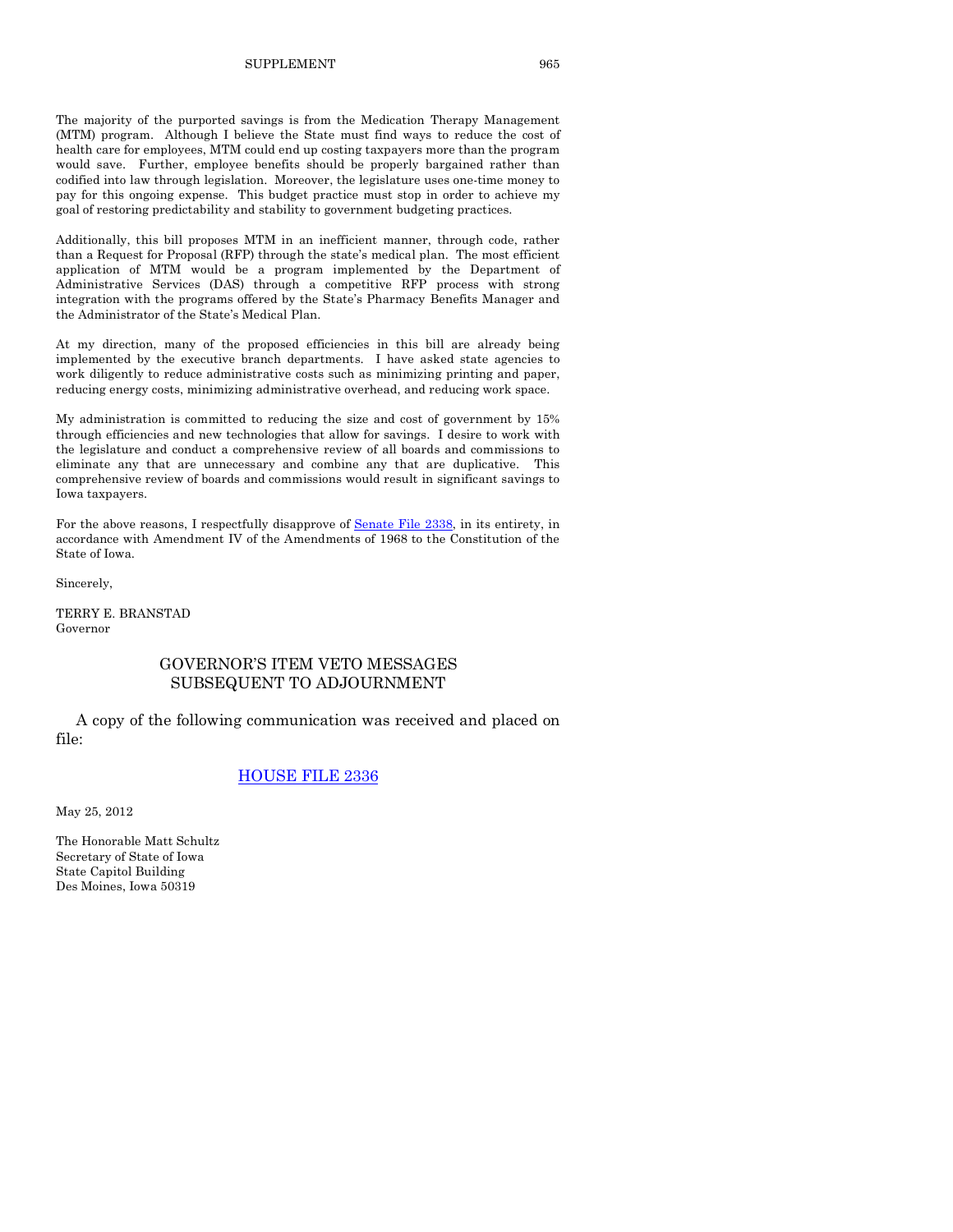#### Dear Mr. Secretary:

I hereby transmit [House File 2336,](http://coolice.legis.state.ia.us/Cool-ICE/default.asp?Category=billinfo&Service=Billbook&frame=1&GA=84&hbill=HF2336) an Act relating to appropriations involving state government entities involved with agriculture, natural resources, and environmental protection, and including effective date provisions.

[House File 2336](http://coolice.legis.state.ia.us/Cool-ICE/default.asp?Category=billinfo&Service=Billbook&frame=1&GA=84&hbill=HF2336) is, therefore, signed on this date with the following exceptions, which I hereby disapprove.

I am unable to approve the item designated as Section 8, amending 2011 Iowa Acts, Chapter 128, Section 49, inserting numbered paragraph 2A. This language would require Department of Natural Resources ("DNR") to hire two to four additional park rangers. While I support efforts to ensure adequate numbers of park rangers, I believe that the language mentioned above requiring specific staff levels, hinders the state's ability to manage overall operational needs. I believe that flexibility is needed to determine how many park rangers are hired based on costs, availability of funding and specific park needs.

I am unable to approve the designated portion of the item designated as Section 9, amending 2011 Iowa Acts, Chapter 128, Section 50, inserting numbered paragraph 1A. This item would require DNR to support at least 84 full-time conservation officer positions. While I support efforts to ensure adequate numbers of conservation officers, I believe that the language mentioned above requiring specific staff levels, hinders the state's ability to manage overall operational needs. I believe that flexibility is needed to determine how many conservation officers are hired based on costs, availability of funding and specific park needs.

For the above reasons, I respectfully disapprove the designated items in accordance with Amendment IV of the Amendments of 1968 to the Constitution of the State of Iowa. All other items i[n House File 2336](http://coolice.legis.state.ia.us/Cool-ICE/default.asp?Category=billinfo&Service=Billbook&frame=1&GA=84&hbill=HF2336) are hereby approved as of this date.

Sincerely,

TERRY E. BRANSTAD Governor

#### [HOUSE FILE 2337](http://coolice.legis.state.ia.us/Cool-ICE/default.asp?Category=billinfo&Service=Billbook&frame=1&GA=84&hbill=HF2337)

May 25, 2012

The Honorable Matt Schultz Secretary of State of Iowa State Capitol Building Des Moines, Iowa 50319

Dear Mr. Secretary:

I hereby transmit [House File 2337,](http://coolice.legis.state.ia.us/Cool-ICE/default.asp?Category=billinfo&Service=Billbook&frame=1&GA=84&hbill=HF2337) an Act relating to appropriations to the Department of Cultural Affairs, the Economic Development Authority, certain Board of Regents institutions, the department of Workforce Development, the Iowa Finance Authority, the Rebuild Iowa Infrastructure Fund, and the Public Employment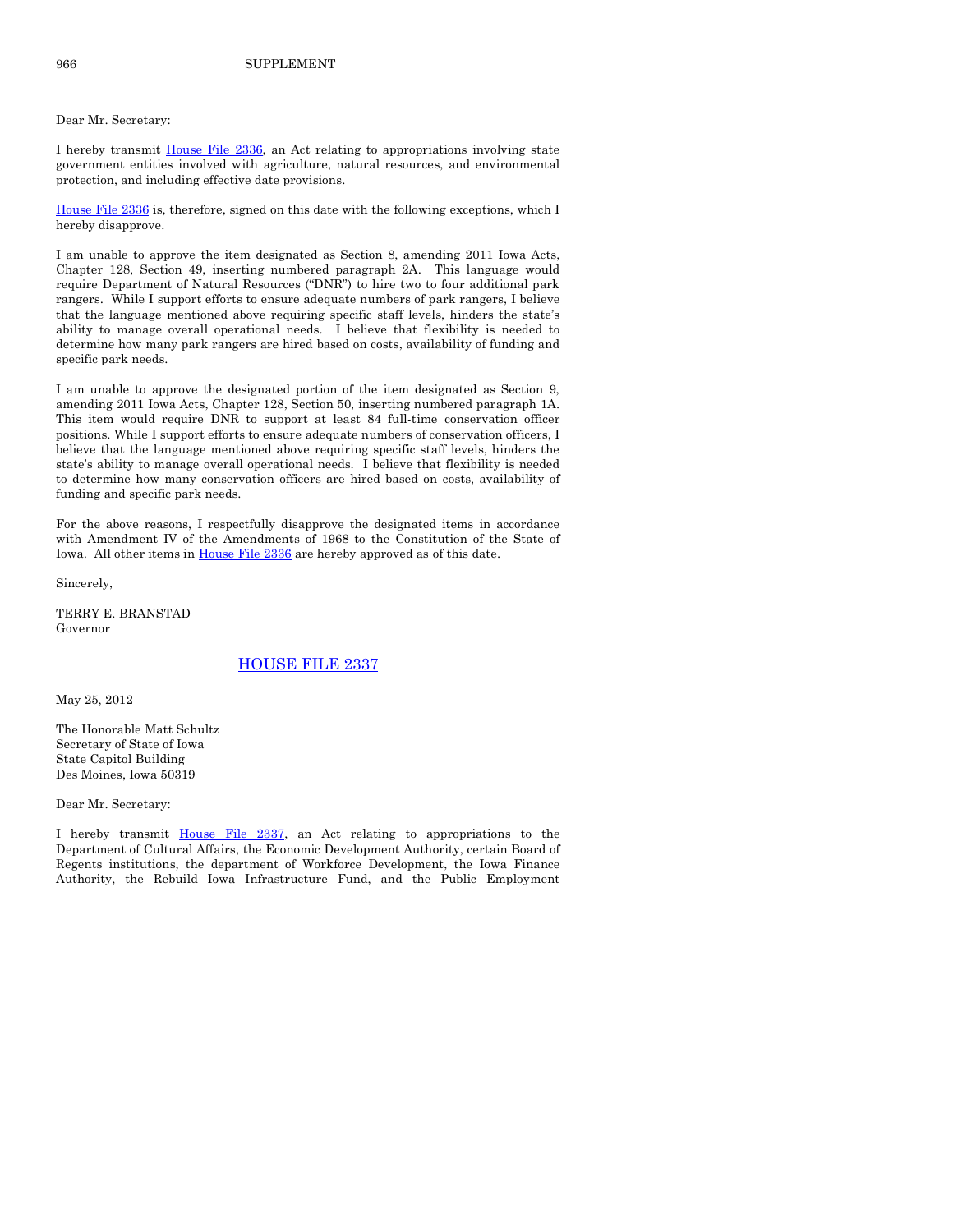Relations Board, eliminating the film tax credit program, providing for other properly related matters, including effective date and retroactive and other applicability provisions.

[House File 2337](http://coolice.legis.state.ia.us/Cool-ICE/default.asp?Category=billinfo&Service=Billbook&frame=1&GA=84&hbill=HF2337) is, therefore, signed on this date with the following exception, which I hereby disapprove.

I am unable to approve the item designated as Section 19, numbered paragraph 2, subparagraph c in its entirety. This item provides \$153,000 to the Workers Compensation Division to create a new position of Chief Deputy Commissioner. The effect of this disapproval shall cause the \$153,000 contained in this item to revert to the General Fund. Even after this item veto, the Division of Workers Compensation will receive an increase in its state appropriation over the current fiscal year to assist its efforts to effectively accomplish its mission.

For the above reasons, I respectfully disapprove the designated item in accordance with Amendment IV of the Amendments of 1968 to the Constitution of the State of Iowa. All other items in [House File 2337](http://coolice.legis.state.ia.us/Cool-ICE/default.asp?Category=billinfo&Service=Billbook&frame=1&GA=84&hbill=HF2337) are hereby approved as of this date.

Sincerely,

TERRY E. BRANSTAD Governor

[HOUSE FILE 2465](http://coolice.legis.state.ia.us/Cool-ICE/default.asp?Category=billinfo&Service=Billbook&frame=1&GA=84&hbill=HF2465)

May 25, 2012

The Honorable Matt Schultz Secretary of State of Iowa State Capitol Des Moines, Iowa 50319

Dear Mr. Secretary:

I hereby transmit [House File 2465,](http://coolice.legis.state.ia.us/Cool-ICE/default.asp?Category=billinfo&Service=Billbook&frame=1&GA=84&hbill=HF2465) an Act relating to state and local finances by making and adjusting appropriations, providing for funding of property tax credits and reimbursements and for other matters pertaining to taxation, providing for fees and criminal penalties, providing for legal responsibilities, providing for certain insurance and employee benefits, and providing for properly related matters, and including effective date and retroactive and other applicability provisions.

[House File 2465](http://coolice.legis.state.ia.us/Cool-ICE/default.asp?Category=billinfo&Service=Billbook&frame=1&GA=84&hbill=HF2465) is approved on this date with the following exception, which I hereby disapprove.

I am unable to approve of the item designated as Division VIII in its entirety. This item allows a city subject to a judgment, where the city is required to return previously collected franchise fees revenue, the ability to impose a franchise fee at the rate of up to 7.5%. A referendum approving this increase must be passed by the voters before a rate greater than 5.0% can be imposed. I am committed to continuing a tax and jobs policy discussion with the House and Senate to adopt a package of tax reductions that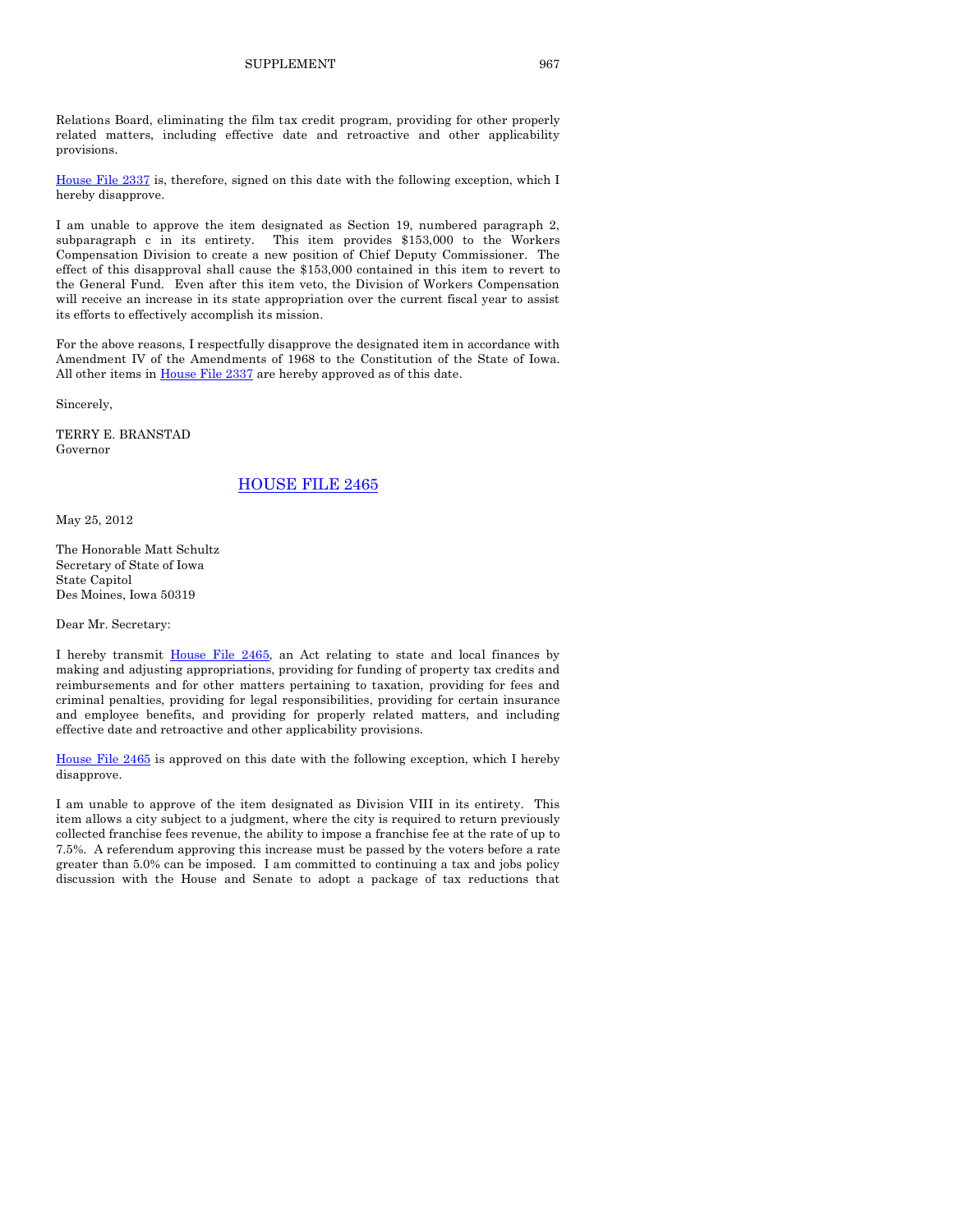#### 968 SUPPLEMENT

facilitates our long-term economic growth and job creation. It is my desire to approach tax policy in a comprehensive and holistic manner. As such, I urge members of the House and Senate to continue to work with my office on an overall tax reduction package that both fits within our sound budgeting principles while reducing those taxes that are impeding our state's ability to compete for new business and jobs.

For the above reasons, I respectfully disapprove the designated item in accordance with Amendment IV of the Amendments of 1968 to the Constitution of the State of Iowa. All other items in [House File 2465](http://coolice.legis.state.ia.us/Cool-ICE/default.asp?Category=billinfo&Service=Billbook&frame=1&GA=84&hbill=HF2465) are hereby approved as of this date.

Sincerely,

TERRY E. BRANSTAD Governor

#### [SENATE FILE 2316](http://coolice.legis.state.ia.us/Cool-ICE/default.asp?Category=billinfo&Service=Billbook&frame=1&GA=84&hbill=SF2316)

June 7, 2012

The Honorable Matt Schultz Secretary of State of Iowa State Capitol Building Des Moines, Iowa 50319

Dear Mr. Secretary:

I hereby transmit [Senate File 2316,](http://coolice.legis.state.ia.us/Cool-ICE/default.asp?Category=billinfo&Service=Billbook&frame=1&GA=84&hbill=SF2316) an Act relating to and making appropriations to state departments and agencies from the Rebuild Iowa Infrastructure Fund, the Technology Reinvestment Fund, the Endowment for Iowa's Health Restricted Capitals Fund, and the Mortgage Servicing Settlement Fund, providing for related matters, and including effective date and retroactive applicability provisions.

[Senate File 2316](http://coolice.legis.state.ia.us/Cool-ICE/default.asp?Category=billinfo&Service=Billbook&frame=1&GA=84&hbill=SF2316) is, therefore, signed on this date with the following exceptions, which I hereby disapprove.

I am unable to approve the item designated as Section 1, subsection 9, lettered paragraph b, in its entirety. This item allows \$400,000 to be used for Iowa State University (ISU) College of Veterinary Medicine to modernize animal care facilities. The Board of Regents did not request this item and was not a part of the budget recommendation I submitted to the General Assembly.

I am unable to approve the item designated as Section 3, subsection 5, lettered paragraph a, in its entirety. This item requires the Iowa Communications Network (ICN) to conduct an audit and appraisal prior to any sale or lease of the ICN. An audit and appraisal is premature and unnecessary. If such an audit is needed in the future one could be conducted at that time.

I am unable to approve the items designated as Sections 24, 25 and 26 in their entirety. These items create a permanent \$3 million revenue diversion out of the General Fund completely circumventing the annual appropriation process. This does not work to advance my goals of returning predictability and sustainability back to government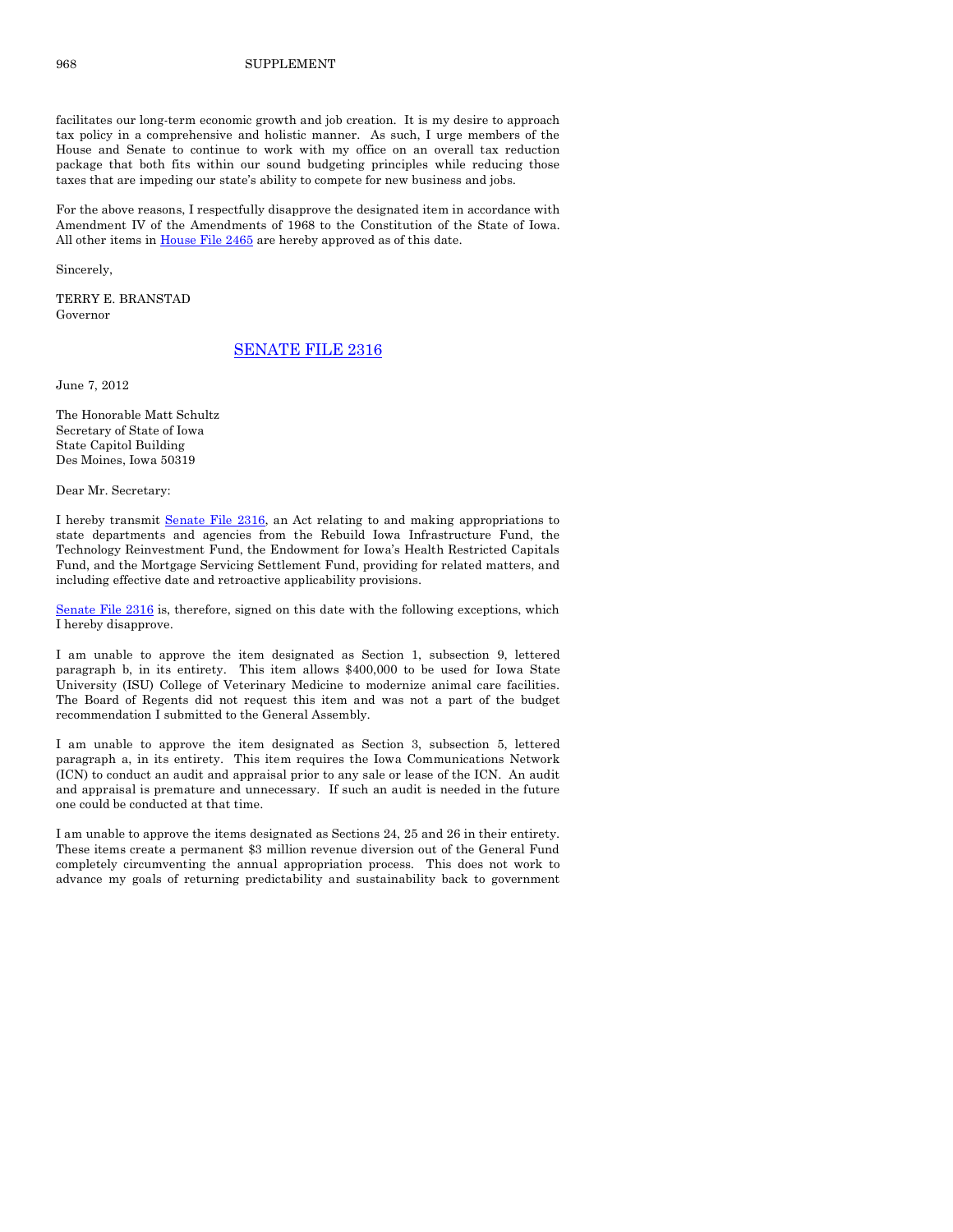budgeting. The Housing Trust Fund's funding level will remain approximately the same as the previous fiscal year. It is my goal to eliminate this bad budgeting practice of automatic diversions from General Fund revenue.

For the above reasons, I respectfully disapprove the designated items in accordance with Amendment IV of the Amendments of 1968 to the Constitution of the State of Iowa. All other items i[n Senate File 2316](http://coolice.legis.state.ia.us/Cool-ICE/default.asp?Category=billinfo&Service=Billbook&frame=1&GA=84&hbill=SF2316) are hereby approved as of this date.

Sincerely,

TERRY E. BRANSTAD Governor

#### [SENATE FILE 2336](http://coolice.legis.state.ia.us/Cool-ICE/default.asp?Category=billinfo&Service=Billbook&frame=1&GA=84&hbill=SF2336)

May 25, 2012

The Honorable Matt Schultz Secretary of State of Iowa State Capitol Building Des Moines, Iowa 50319

Dear Mr. Secretary:

I hereby transmit [Senate File 2336,](http://coolice.legis.state.ia.us/Cool-ICE/default.asp?Category=billinfo&Service=Billbook&frame=1&GA=84&hbill=SF2336) an Act relating to appropriations for health and human services and including other related provisions and appropriations, making penalties applicable, and including effective, retroactive, and applicability date provisions.

[Senate File 2336](http://coolice.legis.state.ia.us/Cool-ICE/default.asp?Category=billinfo&Service=Billbook&frame=1&GA=84&hbill=SF2336) is, therefore, signed on this date with the following exceptions, which I hereby disapprove.

I am concerned that [Senate File 2336](http://coolice.legis.state.ia.us/Cool-ICE/default.asp?Category=billinfo&Service=Billbook&frame=1&GA=84&hbill=SF2336) does not adequately fund the state share of Medicaid. The legislature was unable to reach an agreement on Medicaid so there has not been an adjustment to the Medicaid appropriation since the last legislative session. It is estimated that the Medicaid appropriation will fall \$30 to \$40 million short of the low-range projections. Sufficient funds will exist in the ending balance to cover any shortfall and the money has not been used for other purposes. Simply put, this is not a good budget practice and should not be continued in the future.

I am unable to approve the designated portion of the item designated as Section 3, subsection 2, lettered paragraph d. This item creates a redundant, overly burdensome mandate requiring the Iowa Veterans' Home to make expenditure reports monthly to the Legislative Services Agency for fiscal year 2013. While I strongly support transparency efforts that publicly disclose how departments spend their resources, this information is already available within the State's accounting and budgeting systems.

I am unable to approve the designated portion of the item designated as Section 7, amending 2011 Iowa Acts, chapter 129, section 119 inserting numbered paragraph 5. This item appropriates \$500,000 to the Food Bank of Iowa. This is a new appropriation. The effect of this disapproval shall cause the \$500,000 contained in this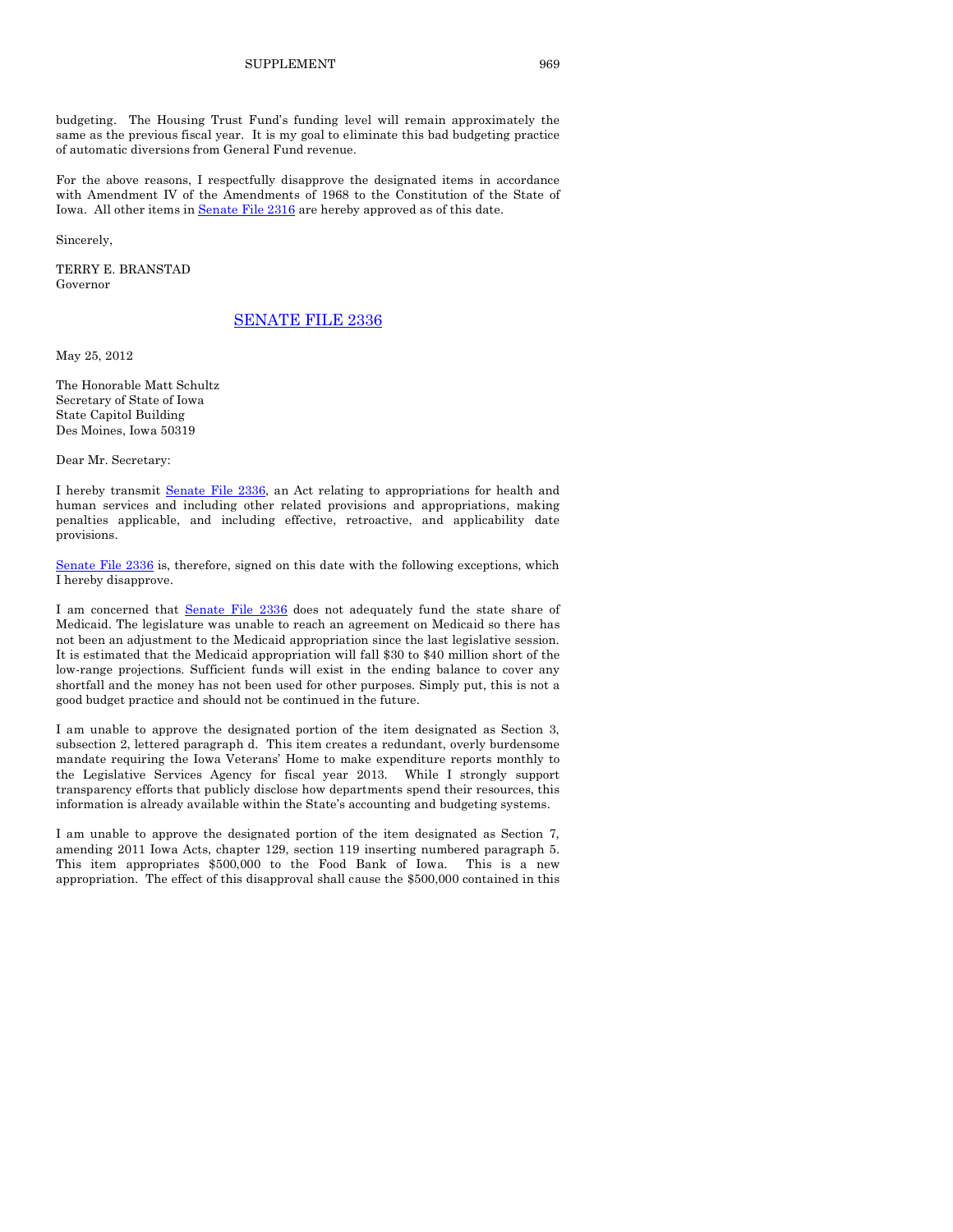item to revert to the General Fund. I strongly support the Food Bank of Iowa and their important work to help needy Iowans. In fact, I started in the 1980's and annually lead a fund drive to help raise private donations for the Food Bank. I am proud of the generous contributions state of Iowa employees make to the Food Bank. I believe that private donations are the best way to support the Food Bank.

I am unable to approve the item designated as Section 11 in its entirety. This language sets a poor policy precedent because it limits savings that can be achieved in our Medicaid program. The Department of Human Services needs to have the flexibility to manage the Medicaid entitlement program and its' cost to the taxpayers.

I am unable to approve the item designated as Section 16 in its entirety. The effect of this disapproval shall cause the \$37,000 contained in this item to revert to the General Fund. It is inappropriate to designate a special reimbursement method directed for one single provider. This issue should be dealt with through the Children's Disability Services workgroup. This group is working together so that unmet needs and reimbursement issues can be addressed as a whole, rather than for certain providers.

I am unable to approve the designated portion of the item designated as Section 29, amending 2011 Iowa Acts, chapter 129, section 138 inserting numbered paragraph 3. This item creates carry-forward language which is unnecessary for the Department of Human Services from fiscal year 2013 to 2014 for field operations. The carry-forward language does not work to advance my goals of returning predictability and sustainability back to government budgeting. Additionally, providing carry-forward language for the Department of Human Services before the fiscal year has begun and before it can be known if funds will exist to carry-forward is inappropriate.

I am unable to approve the designated portion of the item designated as Section 30 amending 2011 Iowa Acts, chapter 129, section 139 inserting numbered paragraph 9. This item creates carry-forward language which is unnecessary for the Department of Human Services from fiscal year 2013 to 2014 for general administration. The carryforward language does not work to advance my goals of returning predictability and sustainability back to government budgeting. Additionally, providing carry-forward language for the Department of Human Services before the fiscal year has begun and before it can be known if funds will exist to carry-forward is inappropriate.

I am unable to approve the designated portion of the item designated as Section 50, paragraph 3. The effect of this disapproval shall cause the disapproved funds to not be appropriated and the terms of the federal funding shall control disbursement. This item appropriates funds for a child welfare resources fund to pay for infrastructure, supplies, and equipment for private child welfare providers. The Department of Human Services has emphasized the value and effectiveness of care in home and community-based settings over institutions. Psychiatric Medical Institutions for Children already have the ability to be reimbursed by Medicaid for the costs of infrastructure, supplies and equipment.

I am unable to approve the item designated as Section 73 in its entirety. The effect of this disapproval shall cause the disapproved funds to revert to the community housing revolving loan program. This item diverts critically important funds away from cost effective community-based care. Instead it uses the one-time funds for building or rehabilitation of institutions. Due to scarce state resources, care of children in home and community-based settings must have funding priority.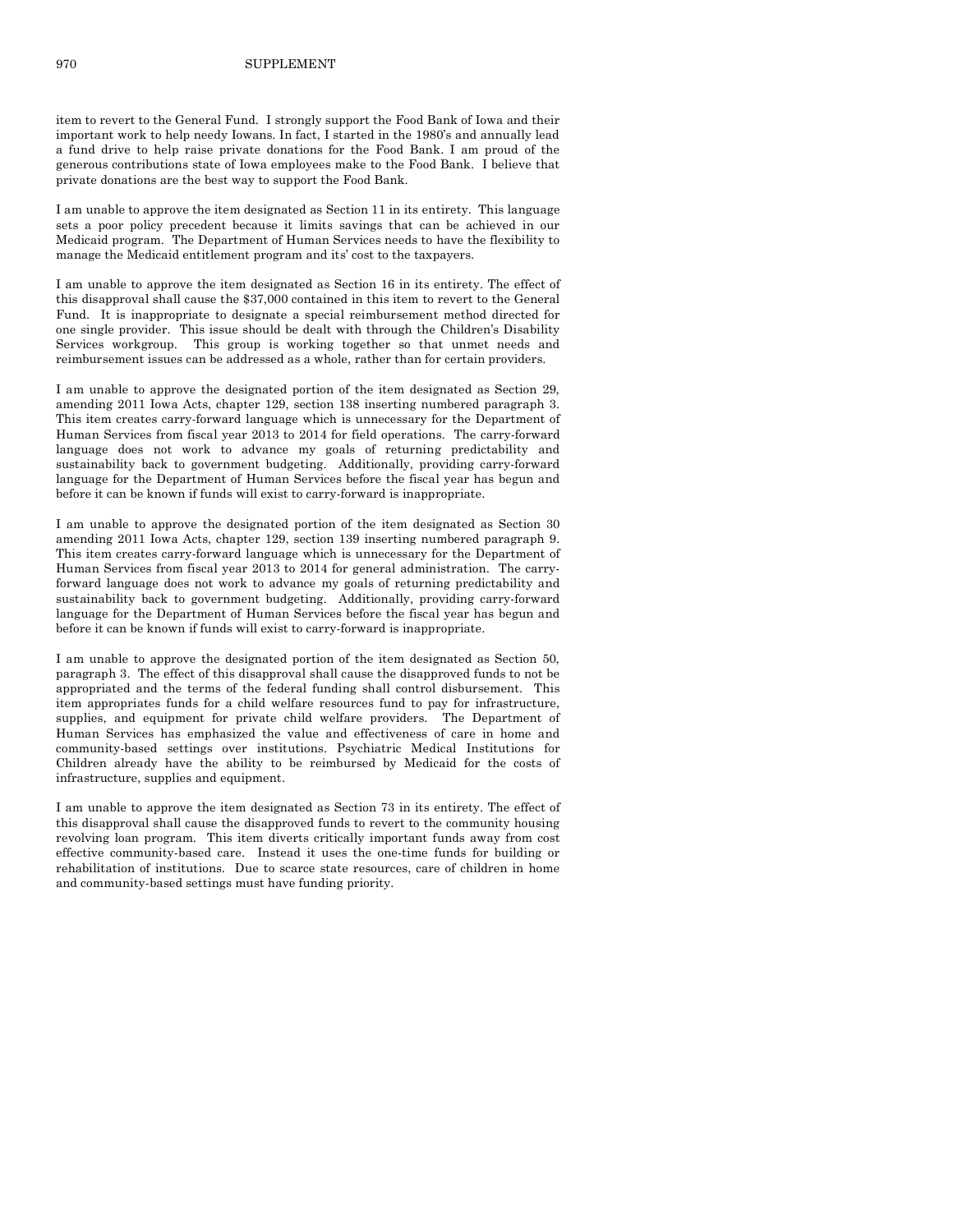I am unable to approve the item designated as Section 75 in its entirety. This item creates carry-forward language which is unnecessary for the Department of Human Services from fiscal year 2012 to 2013 for the family investment program. This carryforward language is not needed for this program.

The DHS carry-forward for state supplementary assistance found in Section 78 is not consistent with best budget practices. It is inappropriate, but unfortunately necessary due to federal maintenance of effort requirements. We must return predictability and sustainability back to government budgeting. It is my goal that in next year's biennial budget, the legislature will forgo the use of any carry-forward language for general fund dollars.

The DHS carry-forwards for facilities, field operations and general administration found in Sections 79-83 and 85 are not consistent with best budget practices. They are inappropriate, but unfortunately necessary due to underfunding. We must return predictability and sustainability back to government budgeting. It is my goal that in next year's biennial budget, the legislature will forgo the use of any carry-forward language for general fund dollars.

I am unable to approve the item designated as Section 84 in its entirety. This item creates carry-forward language which is unnecessary for the Department of Human Services from fiscal year 2012 to 2013 for child protection system improvements because the carry-forward for general administration makes this carry-forward unnecessary.

I am unable to approve the item designated as Section 92 in its entirety. This language creates a grant program to provide housing or infrastructure funds for organizations which provide the Psychiatric Medical Institution for Children (PMIC) level of care. It is no longer needed due to the disapproval of Section 73 which would have funded the grant program.

I am unable to approve the item designated as Section 100 in its entirety. Given current uncertainty about what charges may be billed as costs of special education instructional programs, it is expected that all impacted entities will continue existing billing practices through June 30, 2013. Clarification of allowable costs is anticipated by the fiscal year that begins July 1, 2014. The goal is to provide stability and predictability, assuring a high level of educational services and a fair playing field for use of funding for all involved.

For the above reasons, I respectfully disapprove the designated items in accordance with Amendment IV of the Amendments of 1968 to the Constitution of the State of Iowa. All other items i[n Senate File 2336](http://coolice.legis.state.ia.us/Cool-ICE/default.asp?Category=billinfo&Service=Billbook&frame=1&GA=84&hbill=SF2336) are hereby approved as of this date.

Sincerely,

TERRY E. BRANSTAD Governor